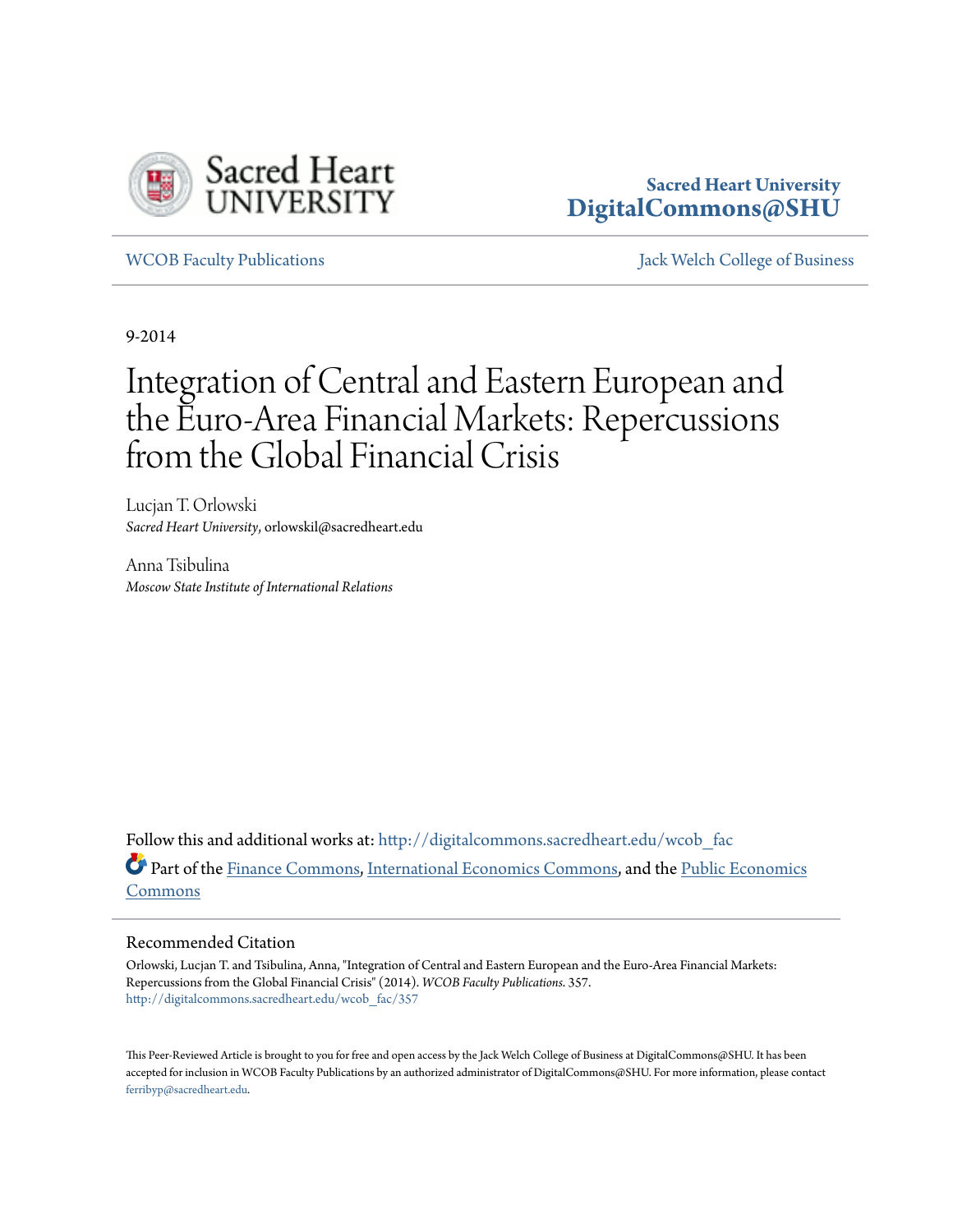₩

Symposium Article

# Integration of Central and Eastern European and the Euro-Area Financial Markets: Repercussions from the Global Financial Crisis

LUCJAN T. ORLOWSKI<sup>1</sup> & ANNA TSIBIII INA<sup>2</sup>

<sup>1</sup>Department of Economics and Finance, Sacred Heart University, 5151 Park Avenue, Fairfield, CT 06825, USA.

E-mail: OrlowskiL@sacredheart.edu

<sup>2</sup> Moscow State Institute of International Relations.

**UCIAN T. ORLOWSKI<sup>1</sup> & ANNA TSIBULINA<sup>2</sup><br>
expartment of Economics and Finance, Sacred Heart University, 5151 Park Avenue,**<br>
airfield, CT 06825, USA.<br>
mail: Orlowskil.@sacredheart.edu<br>
Moscow State Institute of Internation We examine integration of financial markets and banking sectors in Central and Eastern Europe and the euro area. We study co-movements between government bond and equity markets of Germany and those of Poland, Czech Republic, Hungary, as well as Slovenia and Slovakia (the two recent euro members). We assume that financial integration is essential for subsequent monetary convergence, as it will enable the euro candidates to mitigate systemic risk and avert potentially destabilizing shocks. Government bond yields of the Czech Republic and Poland show high correlation with German yields, in contrast to those of the remaining countries. Equity returns of Slovenia and Slovakia show no correlation with German returns, while those of the three euro candidates show high correlation. The banking sectors of the Czech Republic and Poland show higher integration with the euro area than do Slovakia and Slovenia, while Hungary, dominated by countryspecific shocks, lags behind all the others.

Comparative Economic Studies (2014) 0, 1–20. doi:10.1057/ces.2014.16

Keywords: financial markets, financial integration, government bond markets, equity markets, Central and Eastern Europe, financial crisis

JEL Classification: E42, F33, G15

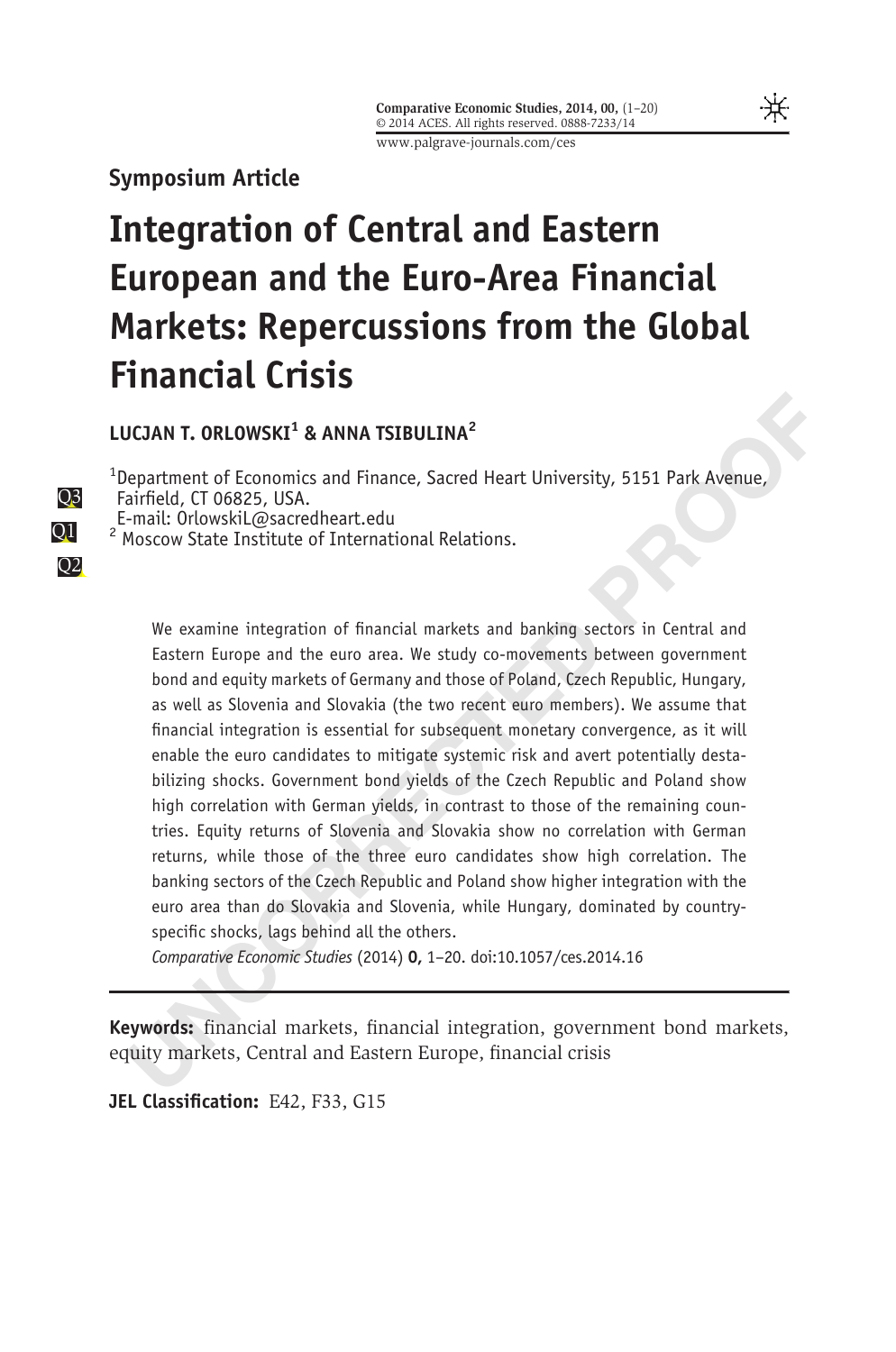## INTRODUCTION

Integration of financial markets within a common currency area has been rather downplayed in the classic optimum currency area literature. Yet, we believe that it is an important condition for survival of a unified currency system. Equally important is integration of aspiring financial markets with those in the common currency system. The effects of the recent global financial crisis, particularly the widening of sovereign risk premium within the euro area suggests that more scholarly research on integration and financial stability within the common currency system ought to be pursued.

Following this premise, our paper aims to investigate the transmission of shocks from the German government bond and equity markets, as a proxy for the euro-area markets, to the markets of Central and Eastern European (CEE) countries. We analyze the degree and the time pattern of these shocks. We also examine integration of the banking sectors in these countries with that in the euro area. Because of limited scope of this study, we leave behind other aspects of financial integration.

Following this premise, our paper aims to inevalidable measure following this premise, our paper aims to investigate the transmission of roles form the German government bond and equity markets, as a proxy for e euro-area We focus mainly on financial markets of the CEE countries that joined the European Union (EU) as of May 2004. We divide them into two groups. The first group includes the euro candidates that are currently pursuing independent monetary policies with flexible exchange rates, namely, Czech Republic, Poland and Hungary. The second group consists of countries that have adopted the euro, that is, Slovenia and Slovakia, as of January 2007 and January 2009, respectively. We study the susceptibility of government bond and equity markets in these countries to shocks generated in German markets by applying vector autoregression (VAR) with impulse response functions. The same methodology is applied to examine vulnerability of their equity markets to shocks from the US Dow Jones Industrial Average (DJIA). We further investigate integration of banking sectors of the five analyzed countries with that of the euro area. Our guiding hypothesis is that a deeper integration of financial markets results in declining financial risk premia, particularly with respect to sovereign default risk and interest rate risk.

We further note that the recent financial crisis has disrupted integration in the examined region, particularly in the countries with weaker macroeconomic fundamentals (Hungary). The crisis did a little damage to financial integration of the countries pursuing more disciplined macroeconomic policies (Czech Republic and Poland). Further progress in financial integration is necessary to ensure future smooth adoption of the euro without increasing sovereign default risk and destabilizing the financial system and the real economy.

We begin our analysis with a review of the pertinent literature in the next section, followed by the investigation of the government bond markets in the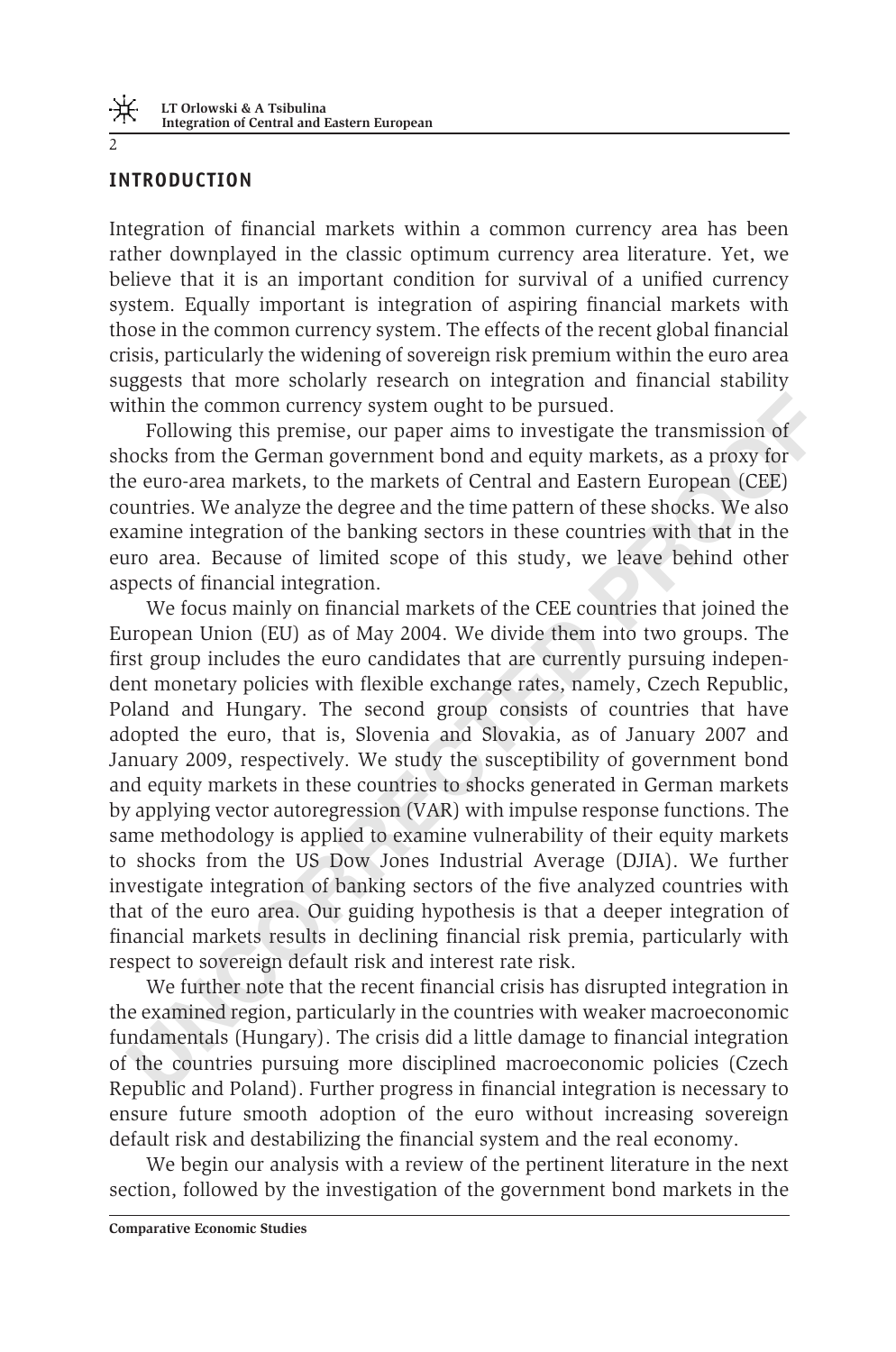subsequent section. In the section after that we examine the susceptibility of the CEE equity markets to external shocks. Integration of their banking sectors is analyzed in the penultimate section. Our findings are summarized in the final section.

#### IMPORTANCE OF FINANCIAL MARKET INTEGRATION FOR MONETARY INTEGRATION

Integration of financial markets is proven to be among the primary conditions for monetary integration, that is, adoption of a single currency by participating Q5 states, as argued among others by Kenen (1969) in his version of the optimum currency area theory. Financial integration and stability achieved before entry to a monetary union is likely to help mitigate macroeconomic risk and allow for the national real economy to adjust more effectively to external shocks (Lama [and Rabanal, 2012](#page-20-0)).

A debatable point in the literature is whether there is an ex post or an ex ante causal relationship between a currency union and financial stability (Bayoumi [and Eichengreen, 1999;](#page-19-0) Pisani-Ferry, 2012). Specifically, it has been debated whether a currency union would engender gains in financial stability or whether financial stability should be accomplished before currency union. The recent literature on the euro area focuses mainly on its ex posts effects on financial stability (Obstfeld, 2013). Our study aims instead at the reversed causal impact. In our view, achieving financial stability and thus a low systemic and sovereign risk environment should be viewed as a prerequisite for adopting the euro.

tegration of financial markets is proven to be among the primary conditions<br>
remonetary integration, that is, adoption of a single currency by participating<br>
areas, as argued among others by Kenen (1969) in his version of There are some studies worth noting on this point. Among others, Kose et al. (2006) recognize that emerging market economies ought to establish sufficiently deep domestic financial markets for companies to be adequately well managed and for macroeconomic policy to be disciplined. With respect to monetary integration in Europe, several authors have demonstrated that the introduction of the euro alone does not result in a full convergence of bond yields and that harmonization of disciplined national macroeconomic policies plays a significant role. Bernoth et al. (2004) show that the debt and deficit indicators, primarily the debt-service ratio, significantly affect long-term interest rate risk premia in the euro area. They show that deeper fiscal deficits and higher public debt levels tend to increase long-term interest rates. In addition, the fiscal position has direct bearing on the default risk premium as it is reflected in the government credit rating. Before the recent global financial crisis, fiscal discipline gains in the euro area have contributed to the successful convergence of bond yields to historically low levels. [Gjersem \(2003\)](#page-19-0) attributes the positive term spreads on treasury securities within the euro area to the

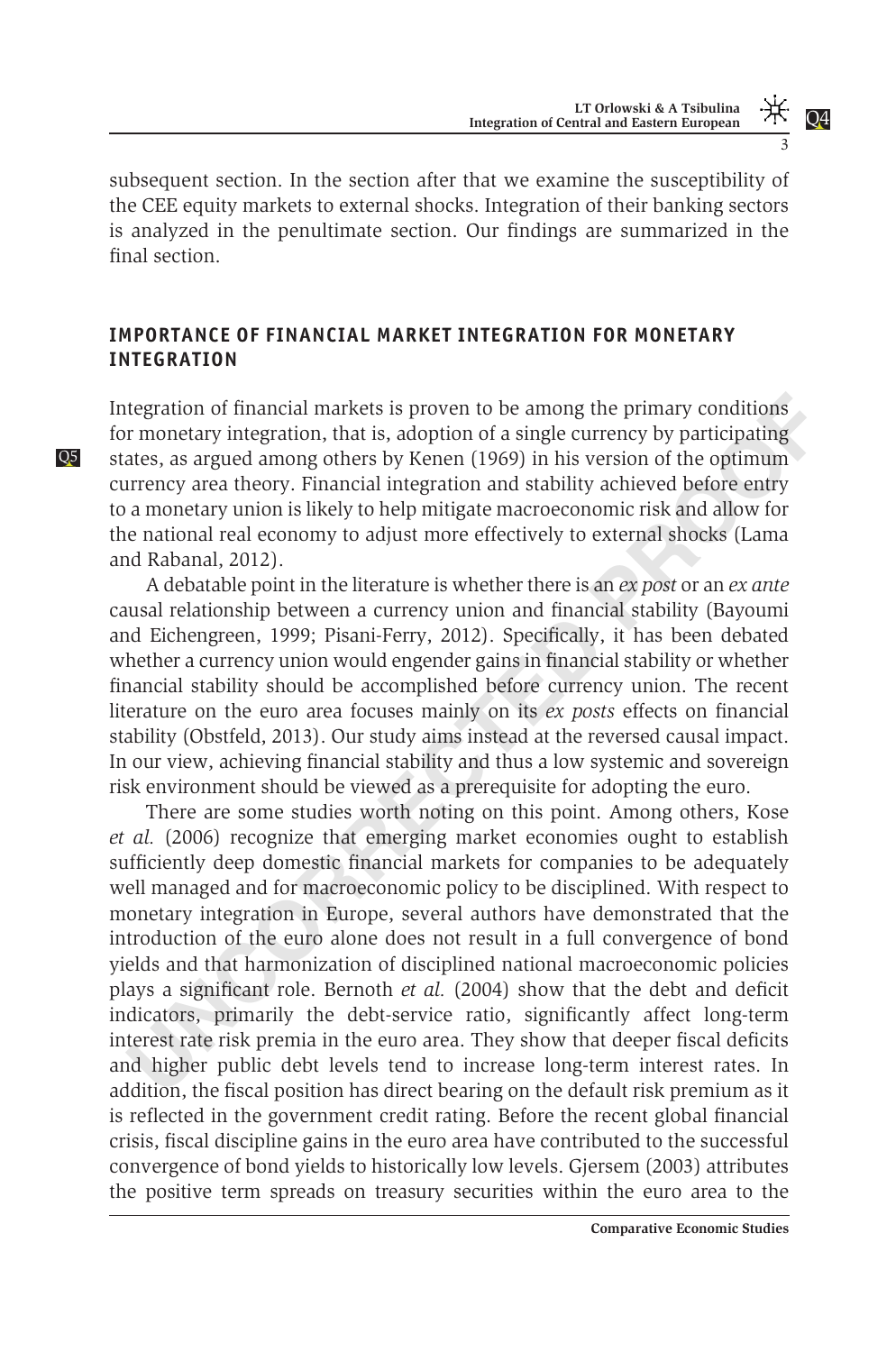differences in governments' credit ratings and liquidity, as well as the country's Q6 issuance techniques. [Danthine](#page-19-0) et al. (2001) and Hartman et al. (2003) also point to the prolonged segmentation of the government bond market across the euro area, which exacerbates liquidity risk in the smaller, more vulnerable markets and results in yield differentials across similar class of government issues. They provide evidence that further fiscal convergence, specifically in debt-to-GDP ratios, is indispensable for reducing yield differentials. Nevertheless, [Pagano and](#page-20-0) [von Thadden \(2004\)](#page-20-0) assert that in spite of their successful convergence during the transition to the euro, sovereign bonds in the euro area are not perfect substitutes. In more recent studies, Manganelli and Wolswijk (2009) show that government bond yield differentials are affected by changes in short-term interest rates, which in turn are driven by market liquidity, cyclical conditions and the investors' incentives to take risk. In addition, Beber et al. (2009) argue that in times of market distress bond investors chase liquidity and not credit quality. Such investors' preferences contributed to a rise in liquidity risk and, ultimately, to the widening government bond spreads in the euro area during the recent financial crisis (Monfort and Renne, 2013).

bstitutes. In more recent studies, Manganelli and Wolswijk (2009) show that<br>vermment bond yield differentials are affected by changes in short-term<br>treest rates, which in turn are driven by market liquidity, cyclical condi Other studies analyzing government bond markets emphasize the importance of harmonization of fiscal and monetary policies for mitigating sovereign risk in countries converging to the euro. Côté and Graham (2004) find evidence that currency risk premia declined gradually following the adoption of the Maastricht Treaty and were essentially eliminated by the time the euro was launched in January 1999. They argue that progress in macroeconomic policy harmonization was the prevalent driver of long-term bond yield convergence. According to their study, the introduction of a common currency had merely a secondary effect. Thus, they confirm the previous findings that convergence of national long-term yields results predominantly from the coordination of disciplined fiscal and monetary policies.

With respect to integration of sovereign bond and equity markets of the CEE countries that have become EU Member States as of May 2004, empirical studies show mixed results. On a skeptical side, Kim et al. (2006) argue that government bond market integration is weak, in spite of substantial progress in political and overall economic integration. The opposite evidence can be found in Orbán and Szapáry (2004), Orlowski and Lommatzsch (2005) and Orlowski [\(2003, 2005\)](#page-20-0), all showing substantial progress in bond yield convergence between the new and the existing EU members before and shortly after the 2004 EU accession. This progress was achieved through effective preparations for accession, mainly through the interplay of two factors. The first one was the anticipation of entry to the euro (as stipulated by the EU accession conditions) that resulted in lower sovereign risk premia. The second factor was the improvement in macroeconomic fundamentals that stemmed in part from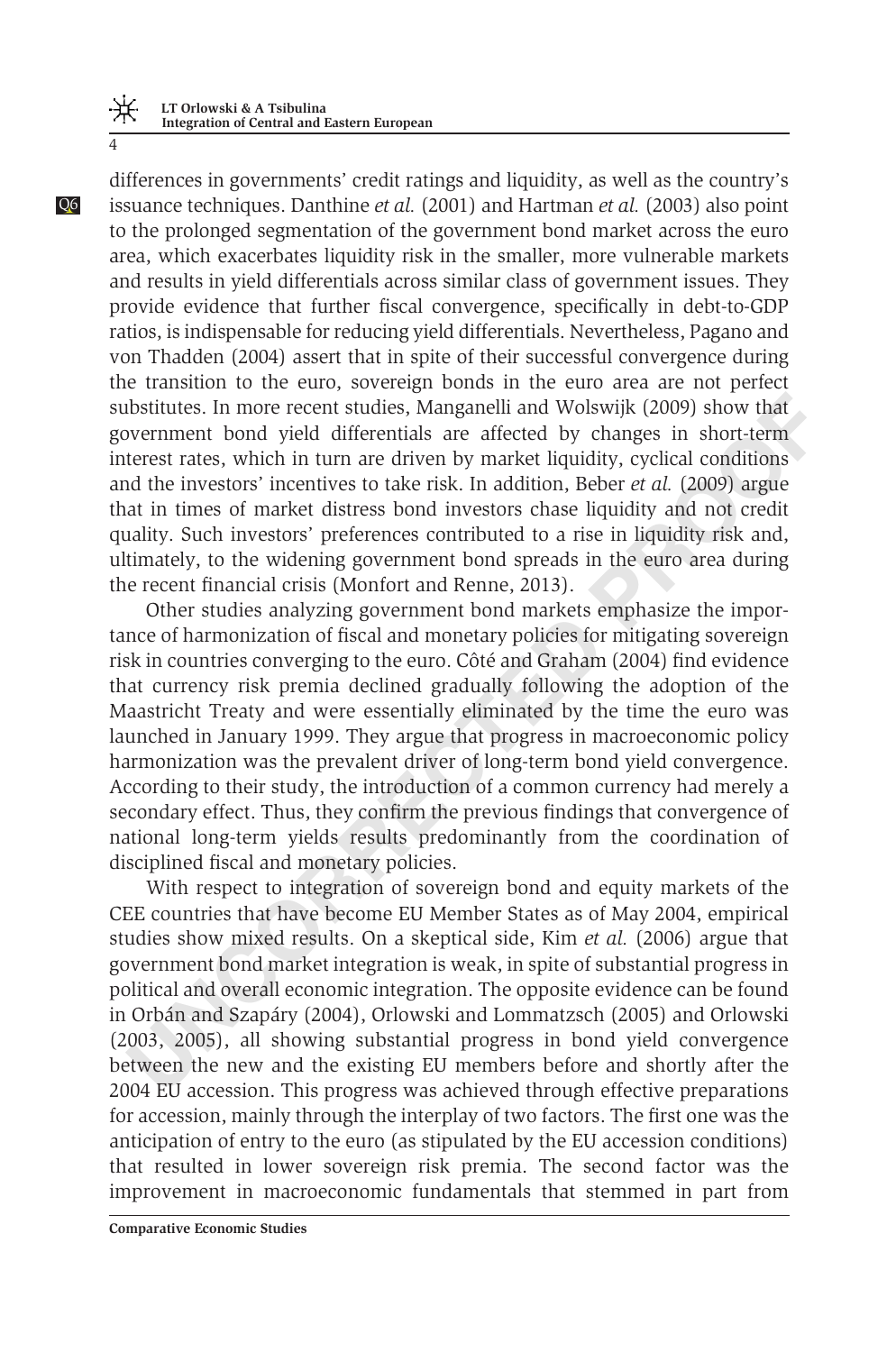harmonization of national macroeconomic policies. In addition, technological progress and more favorable regulatory framework for bond issuance contributed further to integration of sovereign bond markets [\(Orlowski and](#page-20-0) [Lommatzsch, 2005](#page-20-0)). Nevertheless, integration was not fully achieved by CEE countries before their EU accession. Among factors deterring full integration was elevated exchange rate risk that stemmed from the shift in monetary policy from exchange-rate-based to autonomous inflation targeting policies with flexible exchange rates.<sup>1</sup> This argument follows [Frankel](#page-19-0) *et al.* (2004) who show that international transmission of bond yields is slower and more staggered under flexible than under fixed exchange rates. In the aftermath of the recent financial crisis, the yield spreads between the new and the existing EU members have widened, mainly as a result of absorption of crisis-induced exogenous shocks by the euro candidates (Gabrisch and Orlowski, 2010).

aggered under flexible than under fixed exchange rates. In the aftermath of recent financial crissi, the yield spreads between the new and the existing OJ members have widened, mainly as a result of absorption of crisis-in The negative impact of spillover effects of the financial crisis on financial market integration between the new and the established EU Member States is confirmed in the recent literature. Among others, Jiménez-Rodriguez et al. [\(2010\)](#page-20-0) and Gabrisch et al. (2012) show strong transmission of foreign shocks on the financial sector and the real economy in CEE. While equity and bond markets in the countries with more stable fundamentals and credible, independent monetary policies are more resilient to external shocks, the less stable new EU members are subject to elevated volatility. In addition, the euro candidates are adversely affected by the exchange rate risk. All this volatility results in pronounced tail risks, that is, much higher leptokurtosis in the distribution of time series of asset prices and interest rates (Orlowski, 2012; Gabrisch and [Orlowski, 2011](#page-19-0)). It ultimately exacerbates sovereign default risk.<sup>2</sup>

In the next two sections we examine selected aspects of financial integration as reflected by co-movements between government bond and equity markets of CEE countries and those of Germany. Our analysis is conducted over three subperiods: 'pre-EU accession' (January 2001–April 2004), 'accession to crisis' (May 2004–August 2007) and 'crisis to recent' (August 2007–July 2013).

## GOVERNMENT BOND YIELDS: CORRELATION AND SHOCK ABSORPTION

Government bond yields in the examined CEE countries show convergence to the euro area from the beginning of the preparatory period for the EU accession

<sup>&</sup>lt;sup>1</sup> See [Golinelli and Rovelli \(2005\)](#page-19-0) and [Orlowski \(2005, 2008\)](#page-20-0) for a detailed description of inflation targeting policies, their transmission mechanisms and repercussions for sovereign bond markets in CEE.

<sup>&</sup>lt;sup>2</sup> See [Gabrisch](#page-19-0) et al. (2012) for further evidence on the key drivers of elevated sovereign risk premia in the euro-periphery and the euro-candidate countries.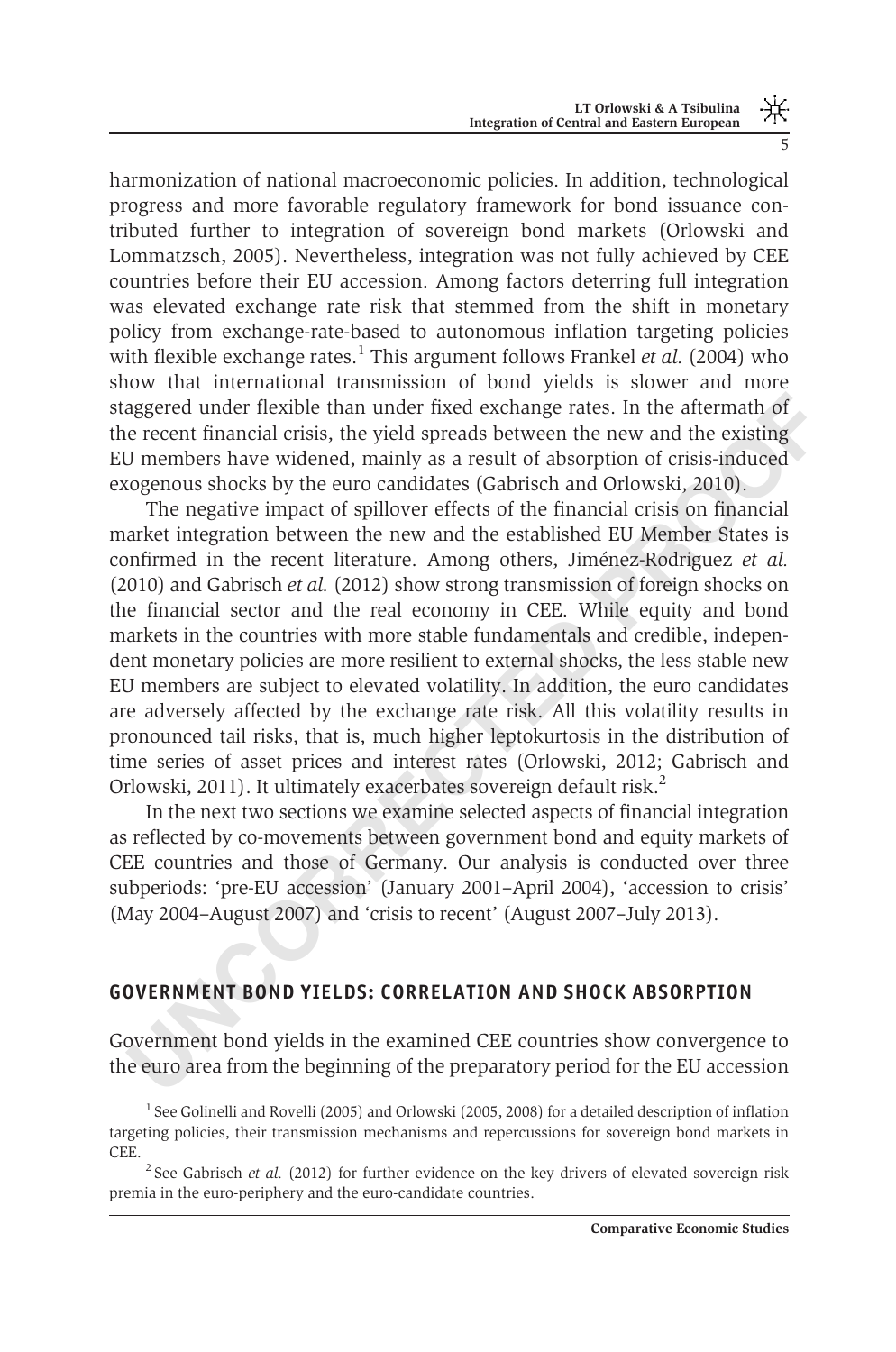until the onset of the financial crisis in August  $2007<sup>3</sup>$  This convergence, as reflected by spreads between the three euro candidates and the German 10Y government bond yields is shown in [Figure 1a](#page-7-0). The crisis has visibly disrupted the convergence process. The spreads for Hungary, Poland and the Czech Republic began to rise with the onset of the crisis, implying divergence of sovereign risk premia. The peak of divergence happened in the first quarter of 2009, that is, several months after the collapse of Lehman Brothers in September of 2008. There are also some visible contagion effects from the sovereign debt crisis in Greece and other euro-periphery countries, manifested by episodes of the elevated sovereign risk in the euro area in mid-2010 and again at the end of 2011. The bond yield convergence process resumed when the sovereign debt crisis in Europe started to subside in the beginning of 2012. Within the examined group of countries, Hungarian sovereign risk premium was the highest because of its weakest fiscal fundamentals. It was oscillating around the level of 400 basis points in July 2013. At the same time, the risk premium for Poland was around 200 basis points while for the Czech Republic it was close to 0.

**Example 1** and yelocal convergins in the euro area in mid-2010 and again at the end of 111. The bond yield convergence process resumed when the sovereign debt its is metapope started to subside in the beginning of 2012. W As shown in Figure 1b, the spreads between the local and the German 10Y government bonds for Slovenia and Slovakia followed a similar pattern to that of the three euro candidates until 2011 when the two euro countries were experiencing economic recession. Before the outbreak of the financial crisis, both countries' risk premia were reduced to a near-zero level. They were moving closely together in spite of the different timing of the euro adoption (January 2007 by Slovenia and January 2009 by Slovakia). Following the outbreak of the Greek sovereign debt crisis that reverberated across the euro area, the risk premia for Slovenia and Slovakia assumed a different path. The risk premium for Slovenia reached the highest level among the five examined CEE countries, oscillating around 500 basis points in mid-2013. The Slovak risk premium resumed a declining pattern with the improving economic outlook in mid-2012. The case of Slovenia shows that the euro adoption alone does not provide an implicit guarantee against sovereign default risk. The elevated level and volatility of the Slovenian sovereign risk premium implies this country vulnerability to external contagion effects.

Co-movements between the sovereign bond markets of CEE countries and those of Germany can be further explained by the correlation coefficients shown in Table 1. Correlation between the Czech and German as well as the Polish and German 10Y government bonds has been continuously high.

<sup>&</sup>lt;sup>3</sup> We assume that the global financial crisis began with the collapse of two hedge funds managed by Bear Stearns in mid-August 2007 (see [Orlowski, 2008](#page-20-0) for further explanation). That triggered a subprime mortgage crisis in the United States and subsequently the global credit crunch and the systemic crisis that peaked with the collapse of Lehman Brothers in September of 2008.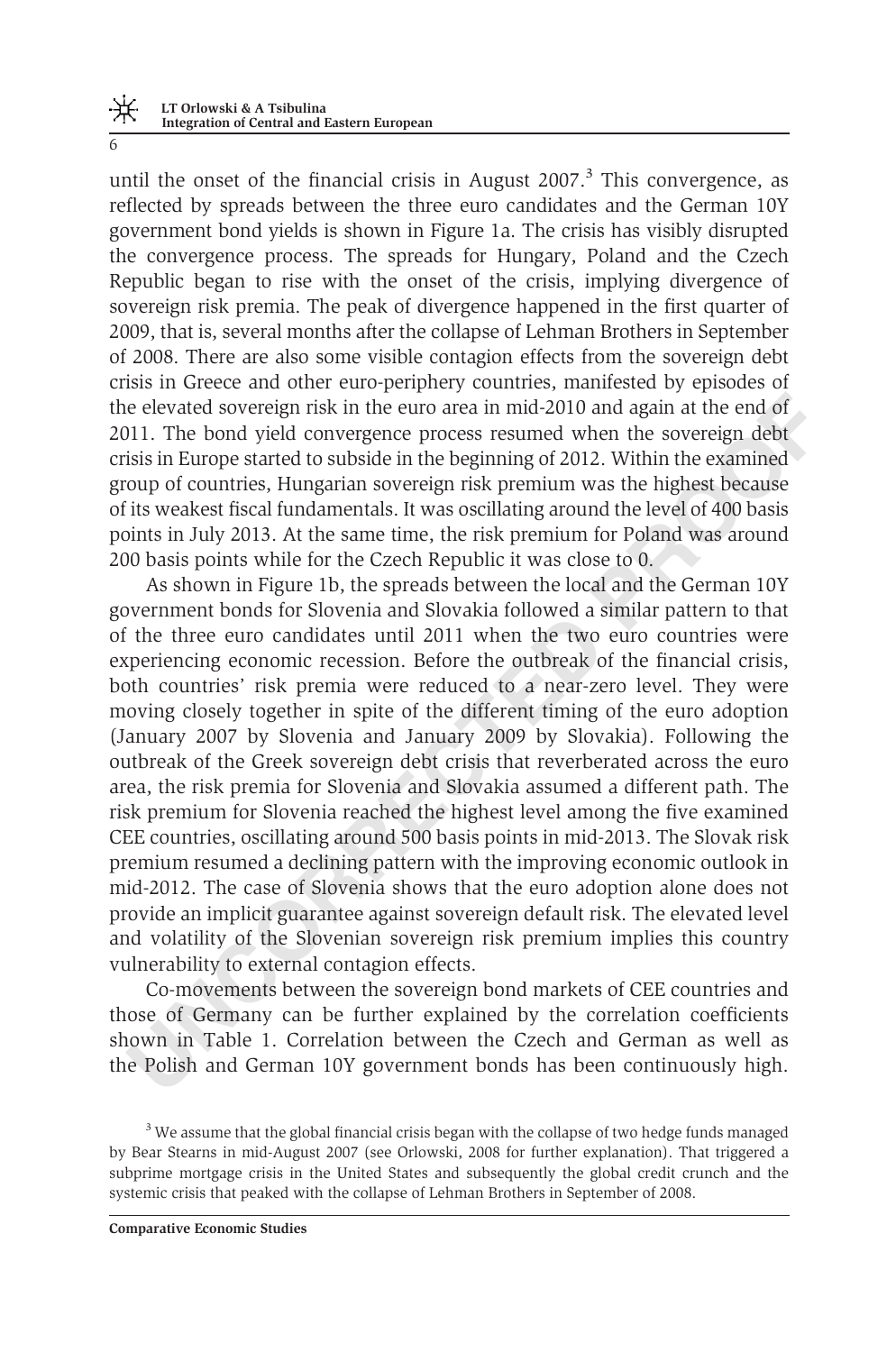<span id="page-7-0"></span>

Q12 Figure 1: (a) Spreads between local and German 10Y government bond yields: Poland, Czech Republic and Hungary

Daily series, 3 January 2001–23 July 2013 sample period (3270 observations). Spreads are denoted as Pol-Ger for Poland, Hun-Ger for Hungary and Cze-Ger for the Czech Republic

Data Source: Thomson Reuters Datastream

(b) Spreads between local and German 10Y government bond yields: Slovakia and Slovenia

Daily series: 3 January 2001–23 July 2013 sample period for Slovakia and 18 March 2003–23 July 2013 for Slovenia. Spreads are denoted as Slk-Ger for Slovakia and Slv-Ger for Slovenia Data Source: as in Figure 1a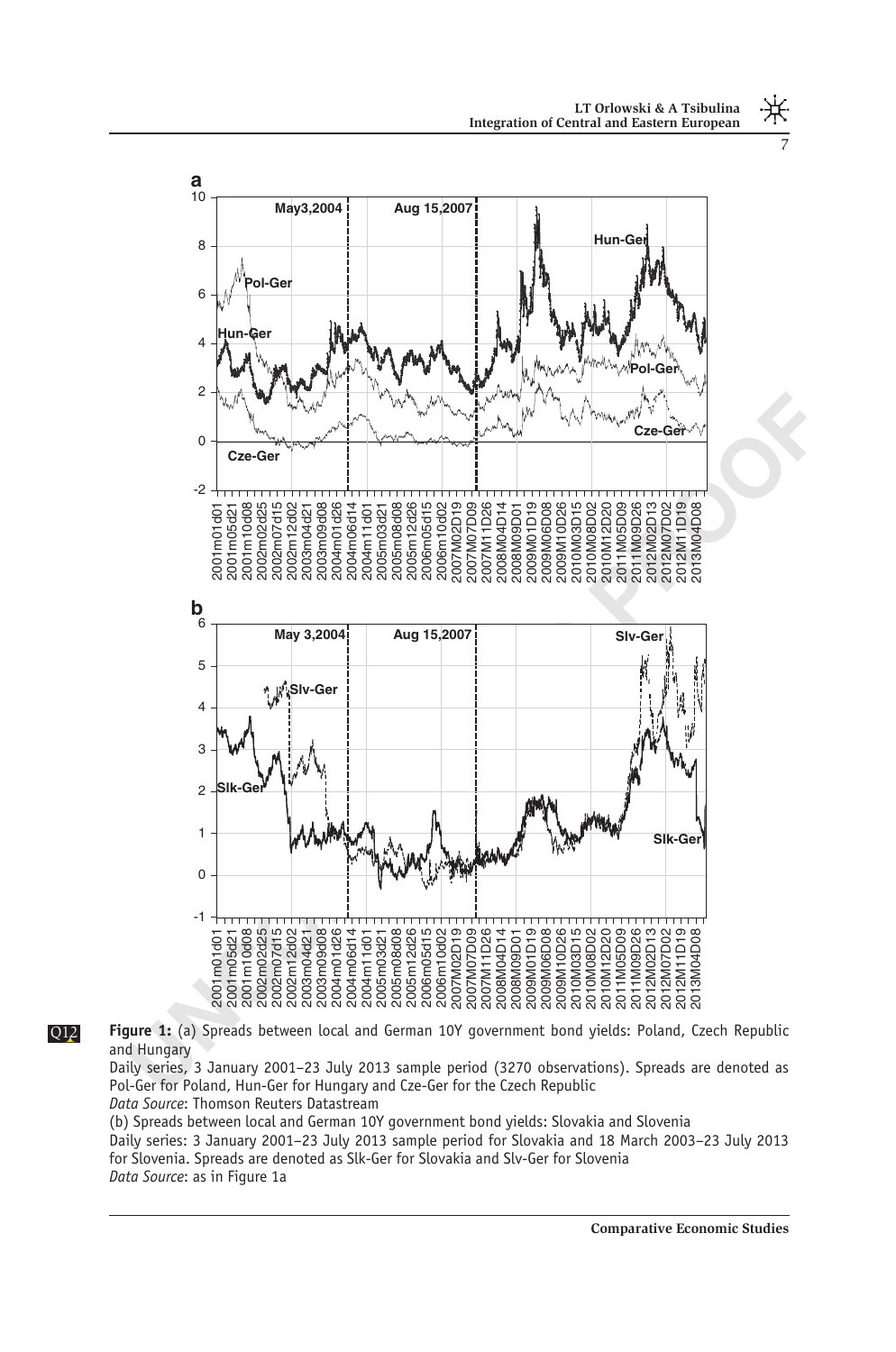| Correlation between        | 3 January 2001-30<br>April 2004<br>(pre-EU accession) | 3 May 2004-15<br>August 2007<br>(accession to crisis) | 16 August 2007-23<br>July 2013<br>(crisis to recent) |
|----------------------------|-------------------------------------------------------|-------------------------------------------------------|------------------------------------------------------|
| Czech and German<br>10YGB  | 0.807                                                 | 0.767                                                 | 0.849                                                |
| Polish and German<br>10YGB | 0.824                                                 | 0.522                                                 | 0.718                                                |
| Hungarian and German 10YGB | 0.172                                                 | 0.484                                                 | 0.263                                                |
| Slovak and German<br>10YGB | 0.899                                                 | 0.785                                                 | 0.501                                                |
| Slovenian and German 10YGB | 0.728                                                 | 0.786                                                 | $-0.435$                                             |

<span id="page-8-0"></span>Table 1: Correlation coefficients between local and German 10Y government bond yields daily series: 3 January 2001–23 July 2013 sample period (3270 observations)

Note: Slovenian bond yields as of 18 March 2003, others for the entire sample period.

Source: Authors' own estimation based on Thomson Reuters Datastream data

Visia and German<br>
USB Constant Constant Constant Constant Constant Constant Constant Constant Constant Constant Constant Constant Constant Constant Constant Constant Constant Constant Constant Constant Constant Constant Co In both cases, correlation increased during the period of active preparations for the EU accession, that is, before May 2004. This high correlation signifies considerable gains in macroeconomic stability in both the Czech Republic and Poland. However, after the EU accession, correlation became lower; more considerably for Poland than for the Czech Republic, presumably underscoring some relaxation of the Polish macroeconomic discipline. During our latest analyzed period (crisis to recent), correlation has increased for both countries, showing continuous gains in macroeconomic stability and narrowing of sovereign risk premia. Correlation between the Slovak and German bond markets was also high before the EU accession. Since then it has entered a declining path that accelerated with the onset of the financial crisis showing vulnerability of this small euro member to contagion effects.

Correlation between German and Hungarian bond yields is considerably and continuously lower than that of German and the Czech, Polish and Slovak. It remained low during and after the financial crisis. This low co-movement indicates some decoupling of the Hungarian from the German bond market. The deterioration of the country's fiscal discipline, along with the recent concerns about central bank's independence and, therefore, about credibility of monetary policy are among the contributing factors to the high government bond yields in Hungary (Horváth et al. 2011).

Slovenian bond yields are negatively correlated with the German yields during the latest analyzed period (crisis to recent) as it can be expected based on the recessionary conditions in Slovenia discussed above. The negative correlation stems from increases in Slovenian yields as a consequence of capital outflows to low-risk German bonds and the resulting decline in German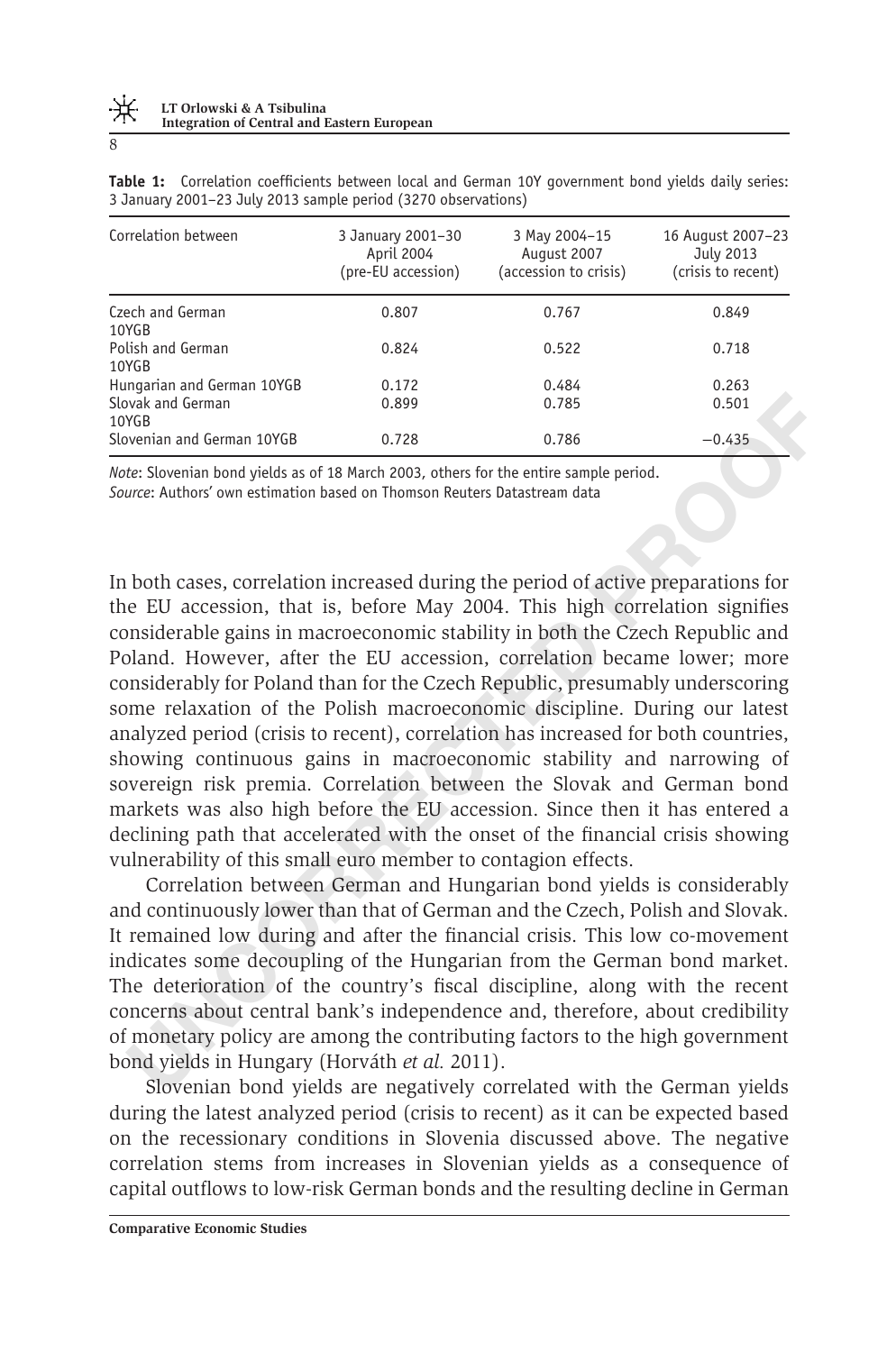LT Orlowski & A Tsibulina Integration of Central and Eastern European

<span id="page-9-0"></span>

Figure 2: Accumulated impulse responses of local 10Y government bond yields to a shock in German 10Y GB yields

Notes: Daily changes in bond yields. Sample period 3 January 2001–23 July 2013 (except for Slovenia as of 18 March 2003). Accumulated impulse responses are generated from VAR functions with 10 lag intervals in unrestricted VAR, Monte Carlo distribution of response standard errors and 8-day diffusion, optimized by minimizing Schwartz Information Criterion. From top-left to bottom-right, accumulated responses of the Czech, Polish, Hungarian, Slovak and Slovenian 10Y government bond yields to Cholesky 1 standard deviation shock in German 10Y GB yields (with a 2 standard error band)

Source: Authors' own estimation based on Thomson Reuters Datastream data

yields. This divergent path of bond yields underscores financial vulnerability of Slovenia.

**1982**<br> **Example 12:**  $\frac{1}{2}$  3 4 5 6 7 8<br> **ISON 12:**  $\frac{1}{2}$  3 4 5 6 7 8<br> **ISON 12:**  $\frac{1}{2}$  3 4 5 6 7 8<br> **ISON changes in bond yields** to a shock in German 10Y<br> **ISON changes in bond yields** to a shock in German 18 To provide further insights into the transmission of shocks between the euro area and each of the CEE countries' government bond markets, we conduct the vector autoregressive (VAR) analysis along with impulse response functions. Such analysis allows for exact assessment of intensity and duration of transmission of shocks generated in one market into other markets. In essence, the VAR model explains the evolution of the dependent variable, in our case local bond yield, based on its own lags and the lags of independent variables, that is, German bond yields.

Our VAR model estimates linear interdependencies in the multivariable setting based on daily changes in government bond yields. We use Thomson Reuters Datastream daily government bond yields data for the maximum available sample period 3 January 2001–23 July 2013 (for Slovenia the data availability begins with the inception of its secondary bond market trading on 18 March 2003). The strength and length of shocks transmitted from the euro area to individual CEE bond markets are reflected by impulse response functions generated from our VAR model and shown in Figure 2. The VAR model has been optimized for lag intervals by minimizing the Schwartz Information Criterion. We also apply a Monte Carlo rather than an asymptotic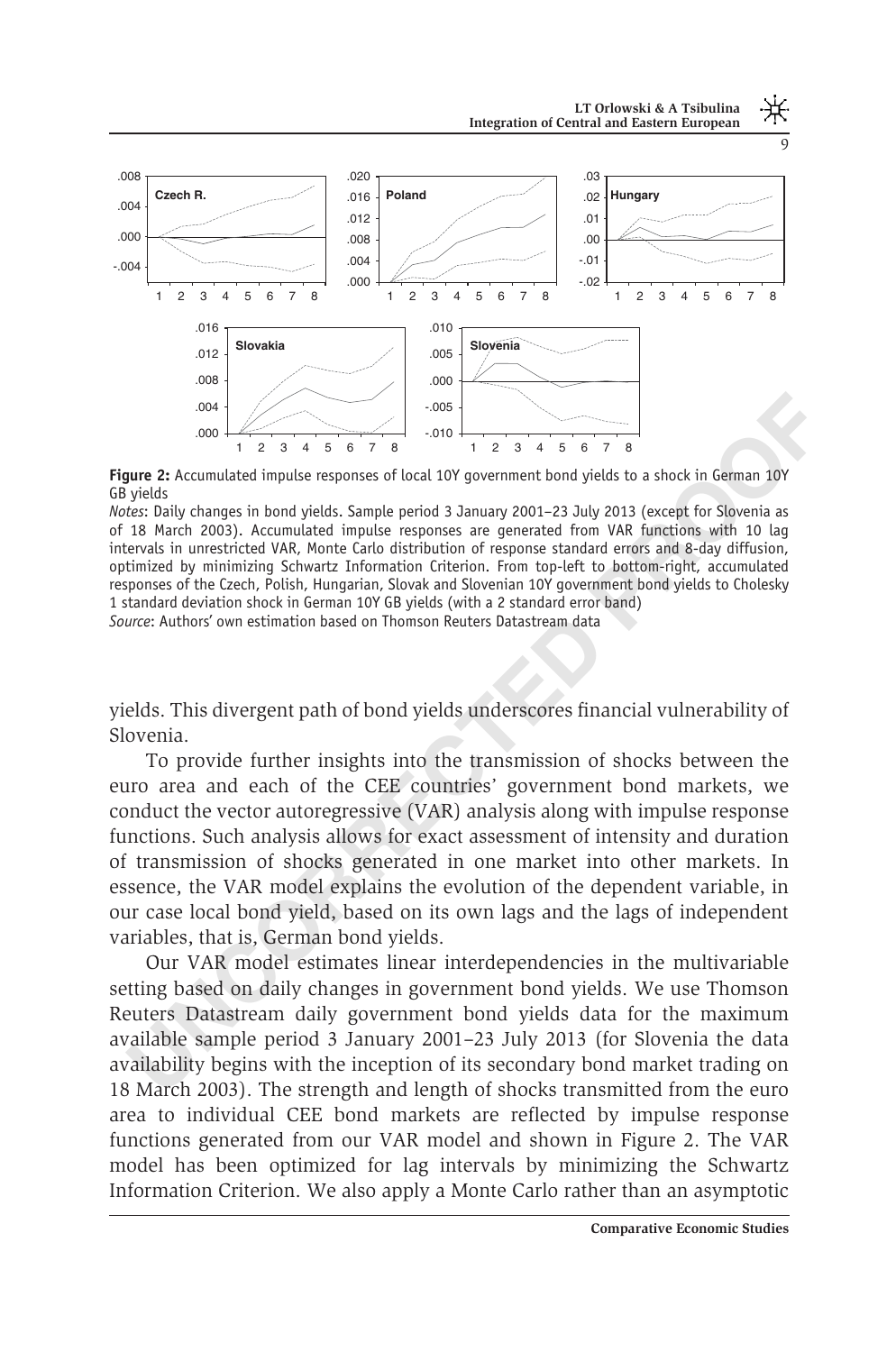distribution of errors, as this choice leads to more robust results. Optimized lag intervals in unrestricted VAR along with the lag diffusion periods are specified in notes to [Figure 2](#page-9-0). The impulse response functions show an accumulated pattern of reactions of local bond yields to (Cholesky) 1 standard deviation shock in the German bond yield over the 8-day time horizon. From the matrix of all impulse responses generated from our VAR model, we are displaying only those shocks originating in the German bond market and transmitted to the bond markets of each of the five CEE countries.

The accumulated reactions of the Czech, Hungarian and Slovenian markets to German-generated shocks are minimal, implying rather low capital inflows from Germany to these three markets. In contrast, the reactions of the Polish and, to a lesser extent, the Slovak bond yields to German shocks are pronounced and positive, showing high susceptibility of these two markets to the conditions in Germany resulting in high capital inflows.

In sum, convergence of CEE to German bond yields is not uniform. The Czech government bond market shows strong co-movement with German bonds, suggesting that the country is ready to join the euro without encountering potentially adverse shocks. Convergence of the Polish bond market, while ongoing, is still incomplete. In contrast, convergence of the Hungarian yield is still far from completion; thus the country does not seem to be ripe for adopting the euro.

## CORRELATION OF EQUITY MARKETS

arkets to German-generated shocks are minimal, implying rather low capital<br>flows from Germany to these three markets. In contrast, the reactions of the<br>floidsh and, to a lesser extent, the Blovak bond yields to German shoc We now examine co-movements of equity markets. More specifically, we study correlation of stock returns as measured by daily changes in logs of stock market indexes, that is, the Czech's Prague SEPX, the Polish WIG20, the Hungarian BUDINDX, the Slovak Bratislava SAX16, the Slovenian Ljubljana Blue Chip SBI and the German DAX40. We use daily Thomson Reuters Datastream data for the sample period 3 January 2001–26 July 2013 (for Slovenia the data availability begins on 31 March 2006). Table 2 shows correlation of returns of each of the local and the German equity market for the same subperiods that we applied to the bond markets analysis in the previous section.

As shown in Table 2, CEE equity market returns were positively, but not strongly correlated with the German market returns during the pre-EU accession period. Following the accession, equity market returns for the three non-euro countries that are pursuing independent monetary policies became increasingly correlated. At the same time, returns in Slovak and Slovenian markets show minimal correlation with returns in Germany. During our latest analyzed period, Slovakia shows even mildly negative correlation. Therefore,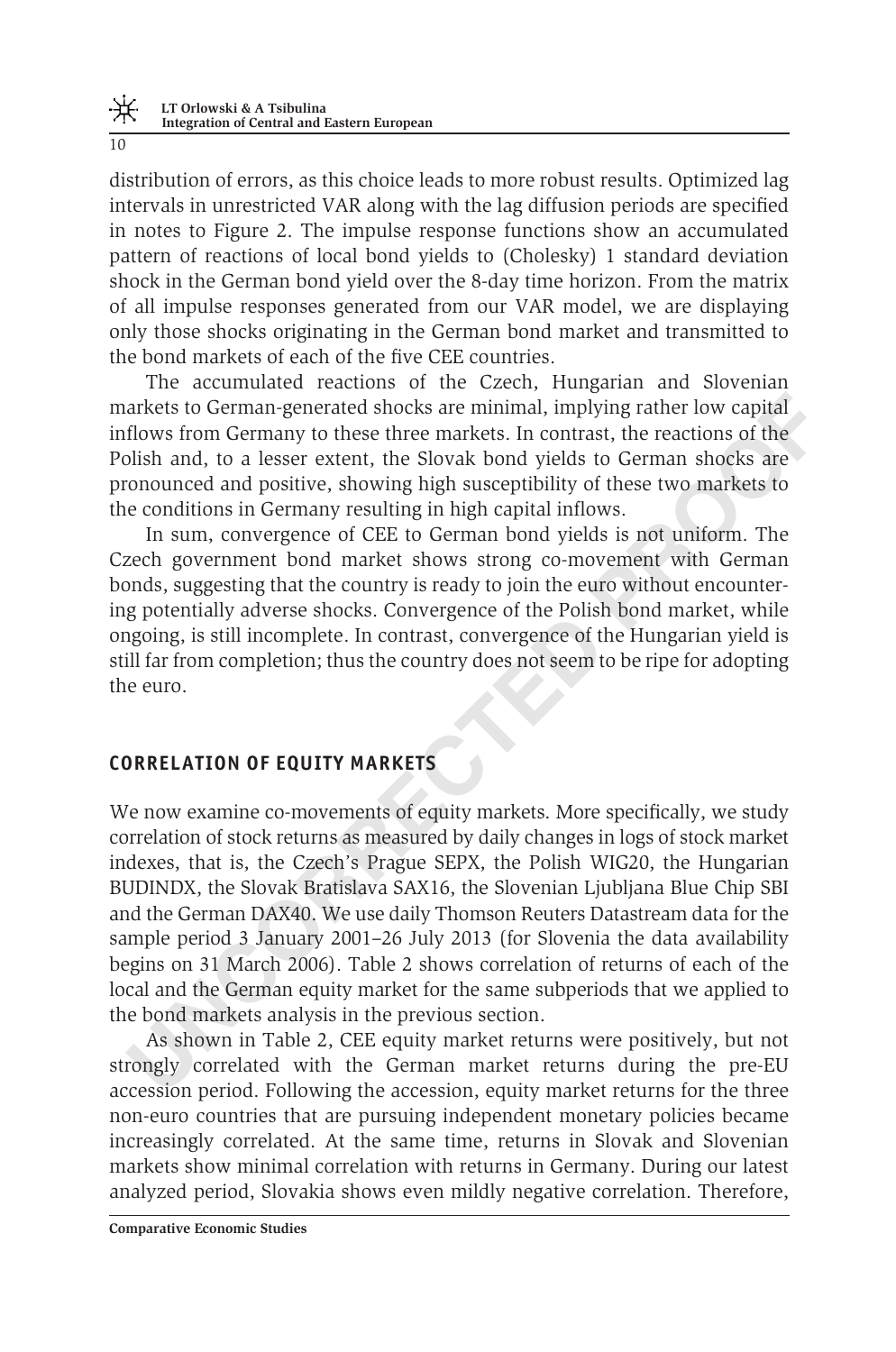| Correlation between<br>market returns of |                                                       | and US DJIA                                           |                                                      |                                                      |  |  |
|------------------------------------------|-------------------------------------------------------|-------------------------------------------------------|------------------------------------------------------|------------------------------------------------------|--|--|
|                                          | 3 January 2000-30<br>April 2004<br>(pre-EU accession) | 3 May 2004-15<br>August 2007<br>(accession to crisis) | 16 August 2007-26<br>July 2013<br>(crisis to recent) | 16 August 2007-26<br>July 2013<br>(crisis to recent) |  |  |
| Czech Republic                           | 0.337                                                 | 0.595                                                 | 0.599                                                | 0.376                                                |  |  |
| Poland                                   | 0.367                                                 | 0.548                                                 | 0.656                                                | 0.425                                                |  |  |
| Hungary                                  | 0.395                                                 | 0.532                                                 | 0.599                                                | 0.420                                                |  |  |
| Slovakia                                 | 0.253                                                 | 0.098                                                 | $-0.014$                                             | 0.006                                                |  |  |
| Slovenia                                 | ΝA                                                    | 0.096                                                 | 0.234                                                | 0.113                                                |  |  |

<span id="page-11-0"></span>**Q13** Table 2: Correlation coefficients between daily returns (changes in logs) in local versus German and US equity markets

Notes: Daily market indexes are stated as changes in logs. Sample period: 3 January 2001–26 July 2013, 3541 observations, (except for 31 March 2006–26 July 2013 for Slovenia). Stock market indexes are: Frankfurt DAX40, New York DJIA, Prague SE PX, Warsaw WIG20, Budapest BUDINDX, Bratislava SAX16, Ljubljana Blue Chip SBI.

Source: Authors' own estimation based on Thomson Reuters Datastream data

it seems that Slovakia and Slovenia as small euro-area countries with lowcapitalized equity markets may attract capital from investors seeking higher returns. Such capital inflows are likely to have short-term investment horizon, Q7 and thus be more volatile. These are typical characteristics of frontier equity markets<sup>4</sup> that Slovenia and Slovakia resemble.

We now look at the correlation of CEE and the US stock markets. As shown in Table 2, correlations of daily returns between the local and the US markets are lower than those between the local and German markets, particularly for the three 'euro outs'.

ovalia<br>
venia 0.253 0.098 -0.014<br>
venia 1825<br>
tes: Daily market indexes are stated as changes in logs. Sample period: 3 January 2001–26 July 2013,<br>
41 bosevations, (sevent fro 31 March 2006–26 July 2013 or Sloven km/ket in To gain further insights into transmission of shocks in equity markets, as we have done in our analysis of bond markets shock transmission, we apply the VAR analysis and impulse response functions. The VAR model allows us to assess the interdependence between the equity market returns of CEE countries and Germany as well as the United States. Again, we use daily Thomson Reuters Datastream data for the sample period 3 January 2001–26

<sup>4</sup> By definition, frontier equity markets are those that have lower market capitalization and liquidity than the more developed markets, thus they attract investors seeking higher long-term returns as these markets exhibit low correlation with the larger markets. See for instance [Amin and](#page-19-0) [Orlowski \(2014\)](#page-19-0) for a detailed analysis of low correlations of returns between South Asian frontier markets and the leading global equity markets. Although the term 'frontier markets' is normally applied to emerging financial markets, their characteristics seem to fit to the low-capitalized europeriphery markets that attract similar type of investors from the more developed core euro area markets.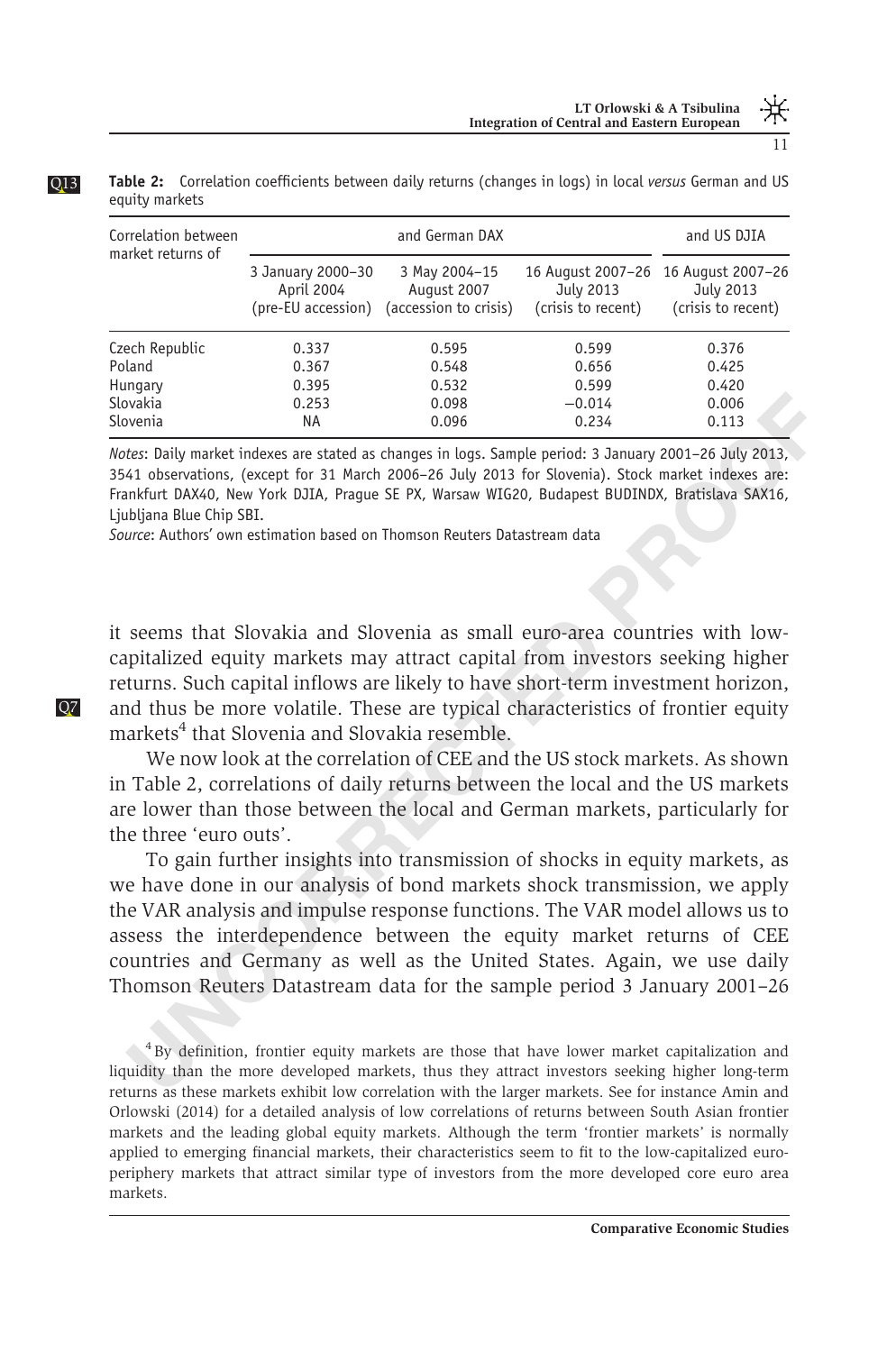<span id="page-12-0"></span>

Figure 3: (a) Accumulated impulse responses of changes in local stock market indexes to a shock in the German DAX40

Notes: Daily market indexes are stated as changes in logs (Δlogs). Sample period: 3 January 2001–26 July 2013, 3541 observations, (except for 31 March 2006–26 July 2013 for Slovenia). From top-left, responses of: Prague SE PX, Warsaw WIG20, Budapest BUDINDX, Bratislava SAX16, Ljubljana Blue Chip SBI Top, to a Cholesky 1 standard deviation shock in German DAX40 (with a 2 standard error band). VAR model specification: 6 lag intervals in unrestricted VAR, Monte Carlo distribution of errors, with a 6-day diffusion, optimized by minimizing Schwartz Information Criterion

Source: Authors' own estimation based on Thomson Reuters Datastream data

(b) Accumulated impulse responses of changes in local stock market indexes to a shock in the US DJIA

Notes: Daily market indexes are stated as changes in logs. Sample period: 3 January 2000–26 July 2013, 3541 observations, (except for 31 March 2006–26 July 2013 for Slovenia). From top-left, responses of: Prague SE PX, Warsaw WIG20, Budapest BUDINDX, Bratislava SAX16, Ljubljana Blue Chip SBI Top, to a Cholesky 1 standard deviation shock in DJIA (with a 2 standard error band). VAR model specification as in Table 3a

Source: Authors' own estimation based on Thomson Reuters Datastream data

July 2013 (for Slovenia the data availability begins on 31 March 2006). The impulse response functions generated by our VAR model through the same optimization process as in the previous section are shown in Figures 3a and 3b. In Figure 3a, the impulse, that is, a Cholesky 1 standard deviation shock in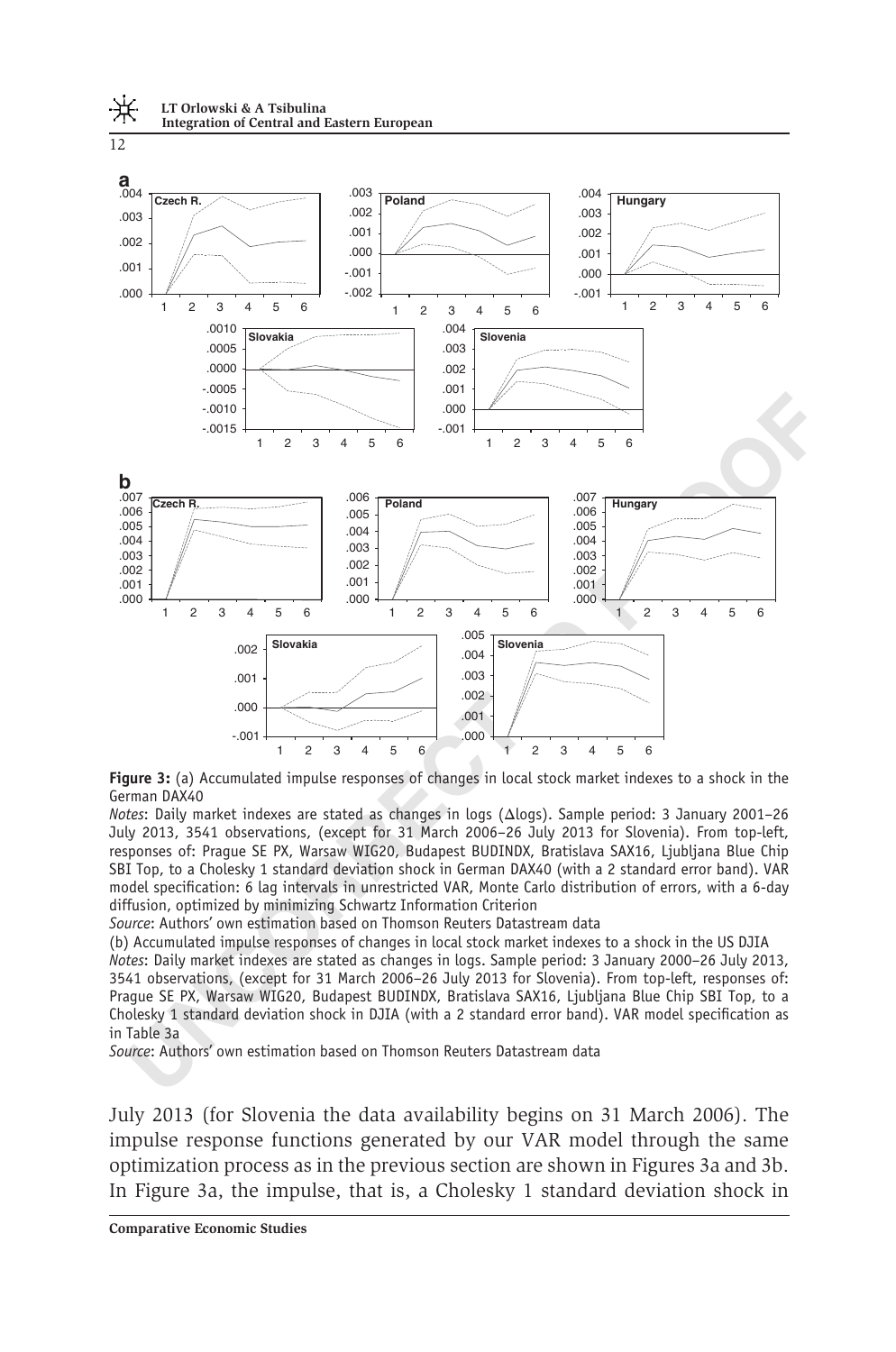returns generated in the German DAX, has a strong positive impact on returns in the Polish, Czech, Hungarian and Slovenian markets. However, there is no discernible transmission of shocks from the German to Slovak markets. The Slovak case resembles a typical case of shock transmission pattern from the leading to the frontier capital markets [\(Amin and Orlowski, 2014\)](#page-19-0).

Patterns of accumulated impulse responses of CEE equity market returns to shocks generated in the United State are shown in [Figure 3b.](#page-12-0) Notably, the absorption of the US-generated shocks is stronger than that of the German shocks for all five CEE markets. Moreover, the shock transmission from the United States to the Czech Republic, Poland, Hungary and Slovenia is more instantaneous, showing a 1-day lag only. In contrast, the absorption of German shocks is spread over a 4-day period. The responses of the Slovak market to external shocks are the weakest within the CEE group of countries.

nited States to the Czech Republic, Poland, Hungary and Slovenia is more stantaneous, showing a 1-day lag only. In contrast, the absorption of German states is gread over a 4-day period. The responses of the Slovak market On the basis of the Slovak case, we draw a conclusion that patterns of correlations and the shock transmission in equity markets for the non-euro CEE countries may change once they adopt the euro. Correlations of their equity market returns with those of the German market may become lower or even negative, as these markets may be treated by investors as euro-periphery, or even euro-frontier equity markets. Such potential change in the equity market status should be taken into consideration in the determination of the actual timing of the euro adoption.

The equity market interdependence and interactions have a strong impact on integration of the banking sectors, as the leading banks in CEE become increasingly exposed to security holdings of the euro-area institutions, and therefore to sovereign risk problems in the common European currency system.

## INTEGRATION OF BANKING SECTORS

In this section, we examine the degree of integration between the core EU and CEE banking sectors.<sup>5</sup> A comprehensive assessment of this integration goes beyond the scope of our study, therefore, we focus only on selected aspects of this integration that relate directly to the depth and scope of financial markets' integration. Specifically, we discuss: (1) the foreign bank participation as reflected by the share of foreign (core EU) bank assets in total bank assets in CEE countries, (2) spreads between the euro area and CEE bank lending rates and (3) trends in euro-area financing for banks.

The transformation of the bank industry in the CEE dating back to the early 1990s brought on macroeconomic instability. It stemmed from the severance of

 $<sup>5</sup>$  For the evolution of the CEE banking sector, see Bonin *et al.* [\(2013\)](#page-19-0).</sup>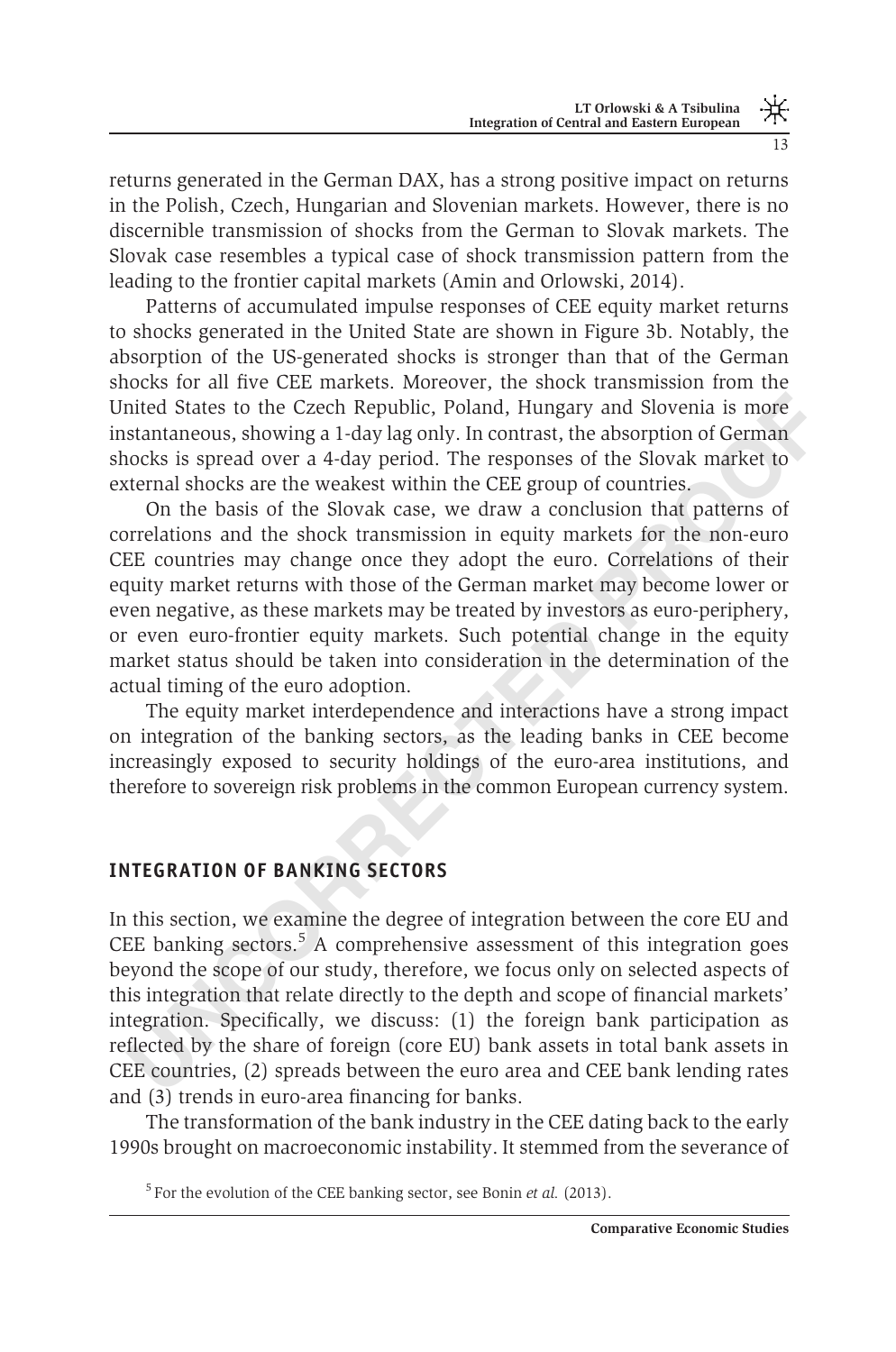



economic ties with previous economic partners that compounded the existing distortions in the new banking systems and resulted in a series of banking crises (Vinhas de Souza, 2004).

The common policy actions aimed at improving liquidity and solvency of the CEE banking sectors included the privatization and consolidation. While specific approaches to privatization varied from country to country, the resources and expertise required for consolidation were mostly provided by large Western European banks, in exchange for entry into these fast growing markets. As the total number of banks in those markets fell, reflecting the consolidation process, the share of assets owned by foreign banks increased very significantly, as shown in Figure 4.

Looking at the ownership structure of the CEE banks, we can see that the foreign banks that dominate those markets are from the EU, and especially from the euro area, as shown in [Table 3.](#page-15-0) Slovakia has the highest share of the euro-area banks, with Austrian-based institutions accounting for almost Q8 40% of total banking sector assets, followed by 25% of Italian-based banks ([Raiffeisen Bank International, 2012](#page-20-0)). Financial institutions from these two euro-area countries play also an important role in other CEE countries. Among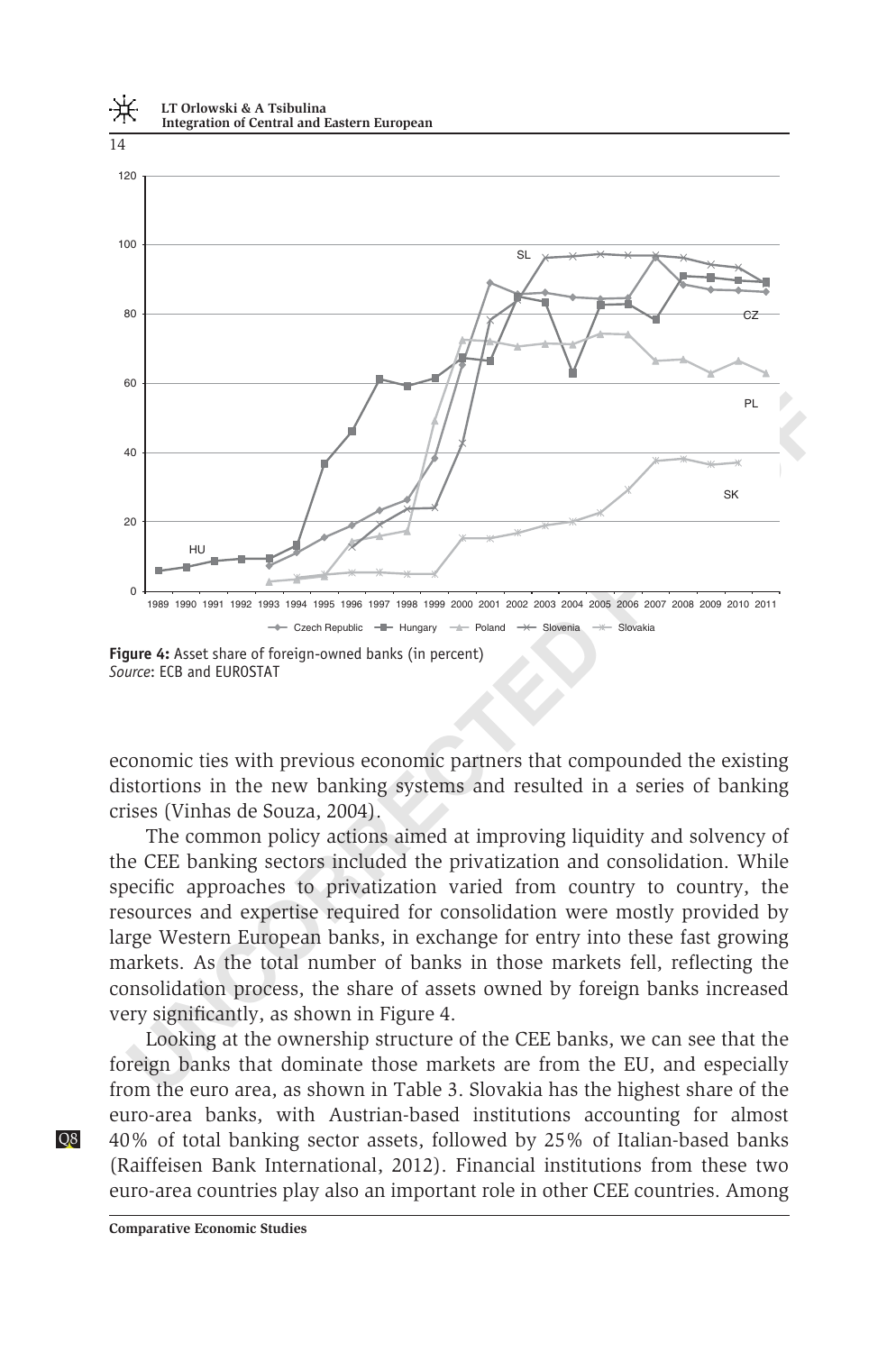|  | ۰           |
|--|-------------|
|  |             |
|  | I<br>$\sim$ |
|  |             |

|                                                                                             | Czech<br>Republic |              | Poland Hungary Slovakia Slovenia |             |              |
|---------------------------------------------------------------------------------------------|-------------------|--------------|----------------------------------|-------------|--------------|
| EU share in total bank assets                                                               | 78                | 54           | 50.1                             | 89.2        | 28.1         |
| Non-EU share of total bank assets (largely US and<br>Russian)                               | 9.1               | 8.9          | 40.5                             | 5.1         | 8.5          |
| Foreign banks share in bank assets                                                          | 87.1              | 62.9         | 90.6                             | 94.3        | 36.6         |
| EU share in all foreign bank assets<br>State-owned banks share in total assets <sup>a</sup> | 89.6<br>3         | 85.8<br>21.5 | 55.3<br>5.3                      | 94.6<br>8.2 | 76.7<br>20.1 |

<span id="page-15-0"></span>

|  | Table 3: Share of foreign bank assets in total bank assets (2009 data) |  |  |
|--|------------------------------------------------------------------------|--|--|
|--|------------------------------------------------------------------------|--|--|

<sup>a</sup> Average share of state-owned banks for this peer group is 11.62% of total assets. Q14 Data Source: European Central Bank (ECB) and Raiffeisen Bank International, 2012

non-EU banks, the most pronounced role is played by American and Russian institutions.

werage share of state-owned banks for this peer group is 11.62% of total assets.<br> *Un Source*: European Central Bank (ECB) and Raiffeisen Bank International, 2012<br>
DD-EU banks, the most pronounced role is played by America Despite the fact that Slovenia has been a member of the euro since 2006, the share of non-domestic euro-area banking assets is by far the smallest, which is explained by state ownership of the two largest banks in the country. On the other hand, Slovakia, which has also adopted the euro, has the lowest share of non-euro-area banking assets. Thus, membership in the euro area has no direct impact on the degree of participation of euro-area banks in these two countries, as the shares of euro-area banks in total bank assets do not differ significantly from those in the non-euro CEE countries.

However, there is an important operational distinction in the role of foreign banks operating in CEE and those operating in Western euro area. Foreign banks in CEE are involved mainly in retail banking operations, while their engagement in wholesale banking is more pronounced in Western euro-area countries. Moreover, the CEE banks are generally more profitable, better capitalized and less reliant on wholesale funding than those in the euro area (Raiffeisen Bank International, 2012).

To assess the degree of integration of the banking sectors, we analyze spreads of nominal lending rates between CEE countries and the euro-area averages, specifically nominal interest rates on loans to non-financial corporations (Figure 5).  $\delta$  In the five examined CEE countries, lending rate spreads fell significantly right after their May 2004 EU accession. They continued to decline until the first quarter of 2008 when the repercussions from the global financial crisis began to affect the region. More recently, the spreads are the highest in Hungary, reflecting the prevalence of credit and sovereign default risks in this

 $6$ Data source: the ECB's Statistical Data Warehouse, [http://sdw.ecb.europa.eu/browse.do?](http://sdw.ecb.europa.eu/browse.do?node=9484266) node=[9484266](http://sdw.ecb.europa.eu/browse.do?node=9484266).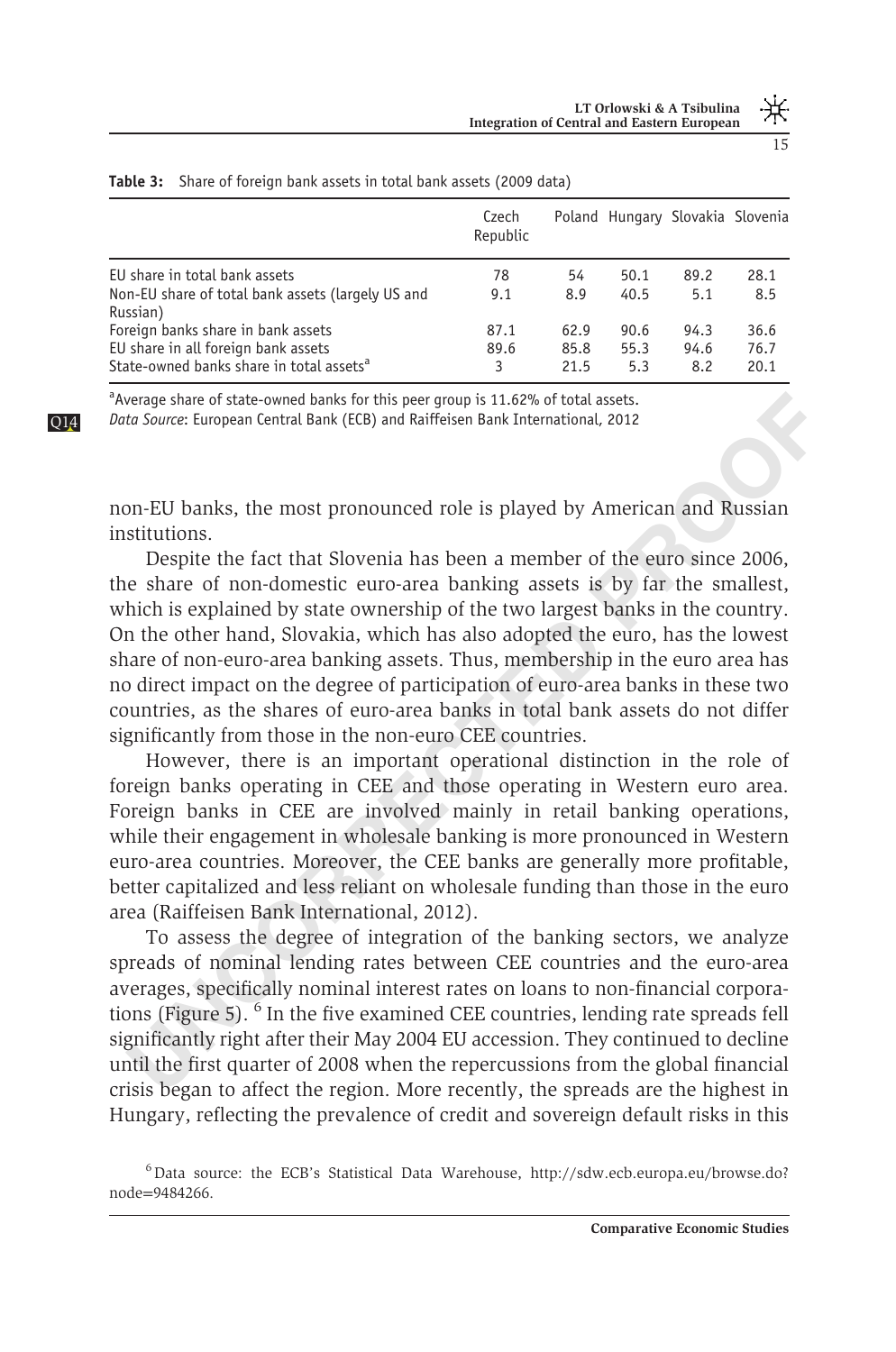<span id="page-16-0"></span>

Figure 5: Spreads between local and euro-area weighted average nominal interest rates on loans to nonfinancial corporations Source: ECB and EUROSTAT

economy. They are lower, yet still elevated in Poland. In both countries the spreads have been recently increasing. In contrast, the lending rate spreads have been declining and reaching near zero levels in Slovakia, Slovenia and the Czech Republic, as these countries are attaining a low credit risk environment comparable to that in the core euro area.

Further insights are provided by the correlations between the CEE countries rates and the weighted average euro-area rate on loans to non-financial corporations shown in Table 4. Such correlation has recently declined for the Czech Republic, indicating an effective decoupling of the Czech banking sector from the recent credit risk problems in the euro area. The same correlation for Poland shows a remarkably steady path. For the remaining three countries, the correlation has increased significantly, indicating a stronger co-movement in credit risk, particularly in the countries that have already adopted the euro, that is, Slovenia and Slovakia.

Widening premiums on lending rates shown in Figure 5 suggest a setback in financial integration in some CEE countries over the past few years. This trend is also observable in [Figure 6,](#page-17-0) which shows the total deposits by financial institutions (monetary financial institutions MFIs, excluding the ESCB – European System of Central Banks), money market funds (MMFs) and debt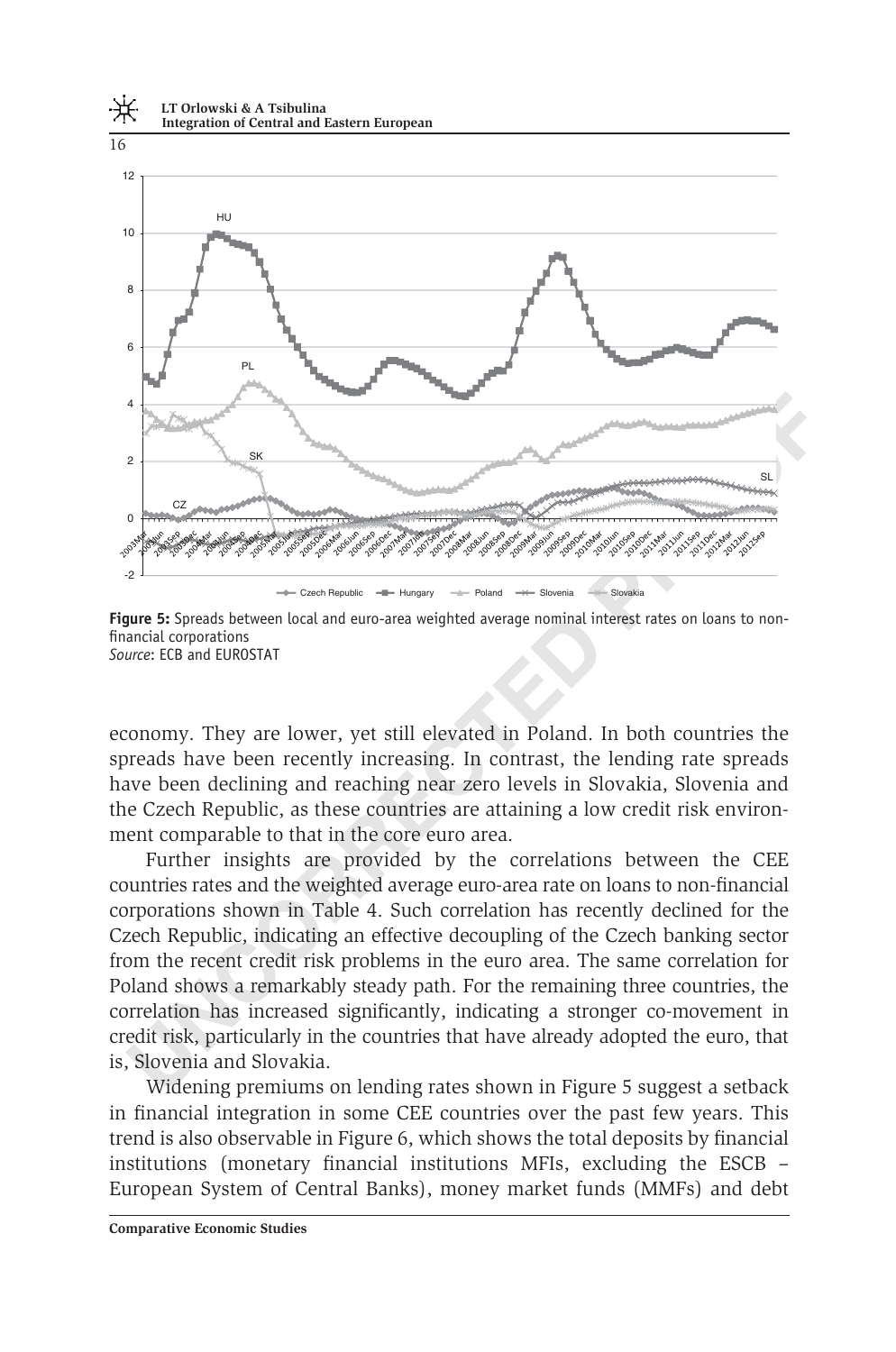<span id="page-17-0"></span>

|  |  | Table 4: Correlations between local and weighted-average euro-area rates on loans to non-financial |  |  |  |
|--|--|----------------------------------------------------------------------------------------------------|--|--|--|
|  |  | corporations (average for the period, 3-month rolling windows)                                     |  |  |  |

| 0.39 |
|------|
| 0.55 |
| 0.51 |
| 0.22 |
|      |

Source: Authors' own estimation based on ECB data (http://sdw.ecb.europa.eu/browse.do?node= 9484266)





issued in CEE banks, as a proxy measure of total capital inflows from the euro area. More recently, euro-area capital outflows from the CEE banking sectors have accelerated, in response to the deepening sovereign debt crisis in the euro area and increasing counter-party risk in the EU banking sector. Upon eruption of the euro crisis in mid-2009, the financial intermediation fell in all five countries (Hasan et al.[, 2013](#page-19-0)). Since mid-2010, it has fallen particularly in Hungary in response to its worsening macroeconomic fundamentals and to adverse domestic policies, most notably, the transferring of the exchange rate costs from non-Forint mortgages from households to banks.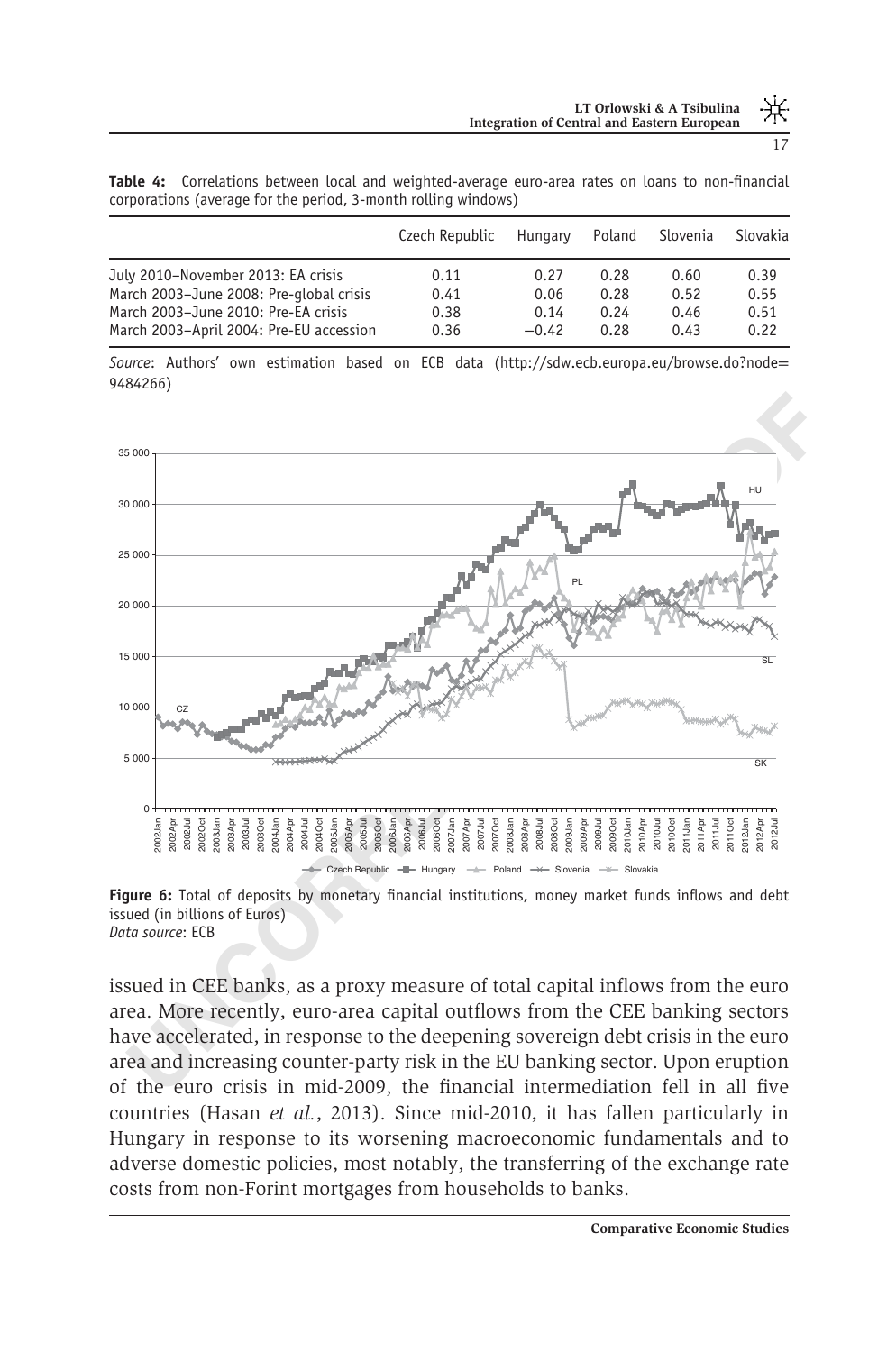In sum, there is no straightforward conclusion concerning integration of the CEE and euro-area banking sectors. The individual countries and their banking sectors are at different stages of business cycle, have different regulatory policy frameworks, show a non-uniform sensitivity to exogenous shocks and have different status concerning the euro-area membership. Nevertheless, we can summarize the results of our indicators, that is, the market share of euro-area banks in respective CEE countries, the spread in nominal interest rate on loans to non-financial corporations (a price-based indicator) and trends in euro-area financing for banks (a quantity based indicator) in the following terms. We observe that the Czech Republic and Poland have held up better in terms of banking integration measures than the euro-area members, that is, Slovakia and Slovenia, while Hungary, dominated by country-specific shocks, lags behind all the others.

We conclude that the level of banking integration with the euro area is conditional on more complex factors than merely on the euro adoption. It depends also on fundamentals, market structure and regulatory policy frameworks.

#### **CONCLUSION**

We argue that integration of financial markets is essential for subsequent monetary integration. Following this assumption, we examine integration of government bond and equity markets, as well as the banking sectors of five CEE countries with the euro-area core as represented by Germany. We note that financial integration is an important prerequisite for a successful adoption of the euro by the candidate countries, as it would allow them to mitigate systemic risk and shield them from potentially destabilizing shocks.

dicator) in the following terms. We observe that the Czech Republic and<br>not and balve held up better in terms of banking integration measures than the<br>uro-area members, that is, Slovakia and Slovenia, while Hungary, domina Our analysis shows substantial progress in bond yield convergence of CEE countries before their 2004 EU accession and until the outbreak of the recent global financial crisis in August 2007. The crisis disrupted integration, particularly for Hungary whose macroeconomic fundamentals are weaker, as reflected by its higher sovereign risk premium. On an optimistic note, bond market integration for all examined countries with the exception of Slovenia has been gaining traction since 2012. The Czech bond market is now fully aligned with the German market, showing eliminated sovereign risk premium. The Polish bond market is again on the right convergence path. Arguably, the Czech Republic and Poland may be now ripe to adopt the euro without encountering adverse effects of contagion from the euro-periphery.

We further demonstrate that equity markets of the non-euro CEE countries are highly correlated with global equity markets, as proxied by the US market,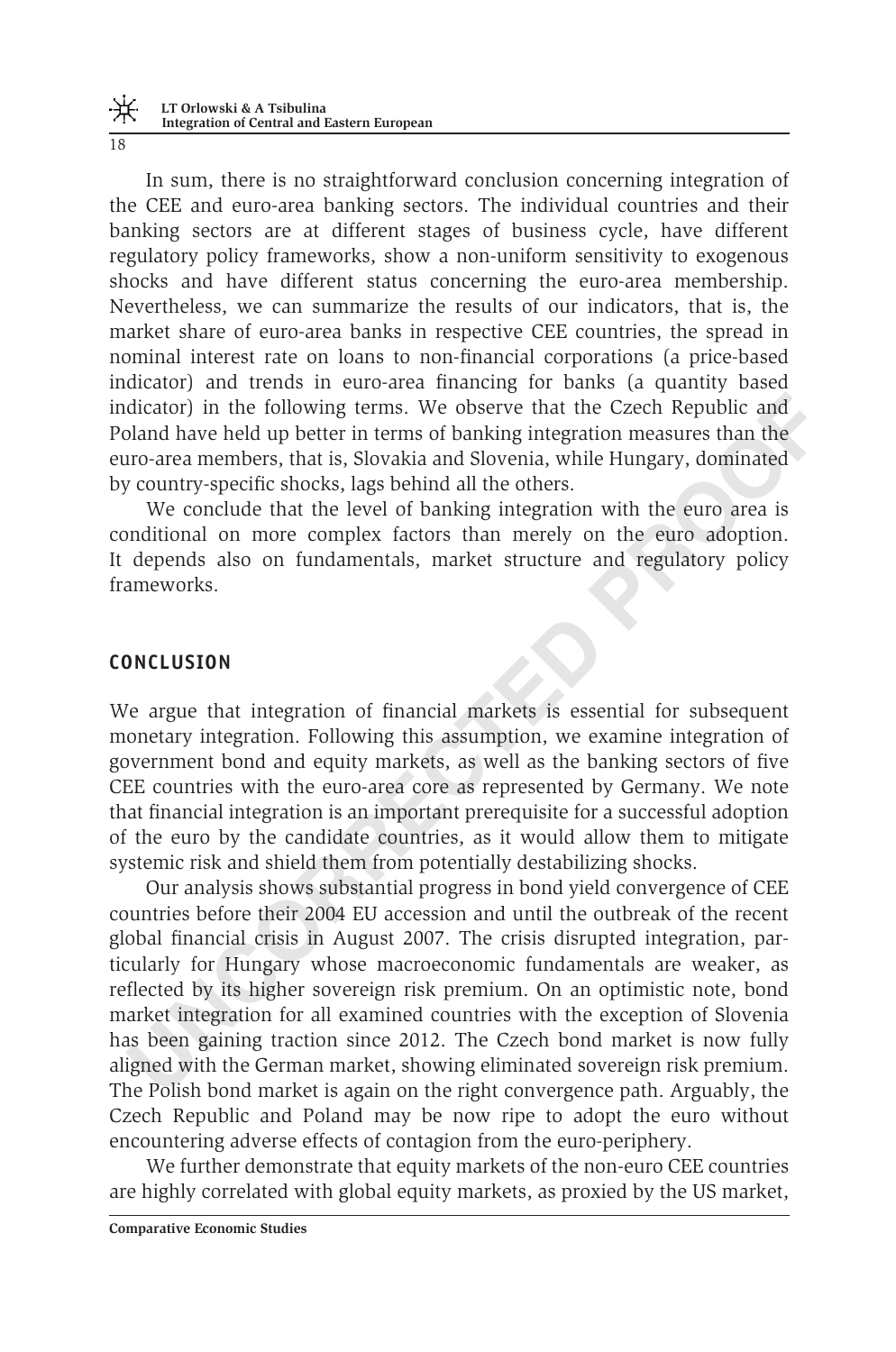<span id="page-19-0"></span>and to a lesser extent with the German market. We argue that correlation and the shock transmission in equity markets of these countries may change once they adopt the euro. Correlations of their equity market returns with those of the German market may become lower or even negative, as these markets may be treated by investors as euro-periphery, or even euro-frontier equity markets.

Integration of the banking sectors depends on fundamentals, market structure and policy frameworks and not merely on the euro adoption. A country with more robust macroeconomic and regulatory conditions is prone to be more resilient to both internal and external adverse shocks.

The recent financial crisis has disrupted integration of CEE financial<br>arkests and institutions with those in the euro area. The CEE countries may<br>arkests and institutional resultine can be euro area. The CEE countries ma The recent financial crisis has disrupted integration of CEE financial markets and institutions with those in the euro area. The CEE countries may still choose to strengthen their institutional resilience and pursue disciplined macroeconomic policies before moving to adopt the euro.

#### **REFERENCES**

- Q9 Amin, A and Orlowski, LT. 2014: Returns, volatilities and correlations across mature, regional and frontier markets: Evidence from South Asia. Emerging Markets Finance and Trade.
- Bayoumi, T and Eichengreen, B. 1999: Operationalising the theory of optimum currency areas. In: Q10 Baldwin, R, Cohen, B, Sapir, A and Venables, A (eds). Market Integration, Regionalism and the Global Economy. Cambridge University Press: pp. 187–216.
	- Beber, A, Brandt, MW and Kavajecz, KA. 2009: Flight-to-quality or flight-to-liquidity? Evidence from the euro-area bond market. The Review of Financial Studies 22(3): 925–957.
	- Bernoth, K, von Hagen, J and Schuknecht, L. 2004: Sovereign risk premia in the European government bond market. ECB Working paper no. 369.
	- Bonin, JP, Hasan, I and Wachtel, P. 2013: Banking in transition economies. Wesleyan University Department of Economics Working paper no. 2013/8.

Côté, D and Graham, C. 2004: Convergence of government bond yields in the Euro Zone: The role of policy harmonization. Bank of Canada Working paper 2004/23.

- Danthine, J-P, Giavazzi, F and von Thadden, E-L. 2001: The effect of EMU on financial markets: A first assessment. In: Wyplosz, C. (ed). The Impact of EMU on Europe and the Developing Countries. Oxford University Press: pp. 225–268.
- Frankel, J, Schmukler, SL and Servén, L. 2004: Global transmission of interest rates: Monetary independence and currency regime. Journal of International Money and Finance 23(5): 701–733.
- Gabrisch, H and Orlowski, LT. 2010: Interest rate convergence in euro-candidate countries: Volatility dynamics of sovereign bond yields. Emerging Markets Finance and Trade 46(6): 69–85.
- Gabrisch, H and Orlowski, LT. 2011: Extreme risks in financial markets and monetary policies of the euro candidates. Comparative Economic Studies 53(4): 511–534.
- Gabrisch, H, Orlowski, LT and Pusch, T. 2012: Sovereign default risk in the euro-periphery and the euro-candidate countries. MPRA Working paper no. 41265.
- Gjersem, C. 2003: Financial market integration in the Euro Area. OECD Economics Department Working paper no. 368.
- Golinelli, R and Rovelli, RR. 2005: Monetary policy transmission, interest rate rules and inflation targeting in three transition countries. Journal of Banking and Finance 29(1): 183–201.
- Hasan, I, Jackowicz, K, Kowalewski, O and Kozłowski, Ł. 2013: Market discipline during crisis: Evidence from bank depositors in transition countries. MPRA Working paper no. 43693.

Comparative Economic Studies